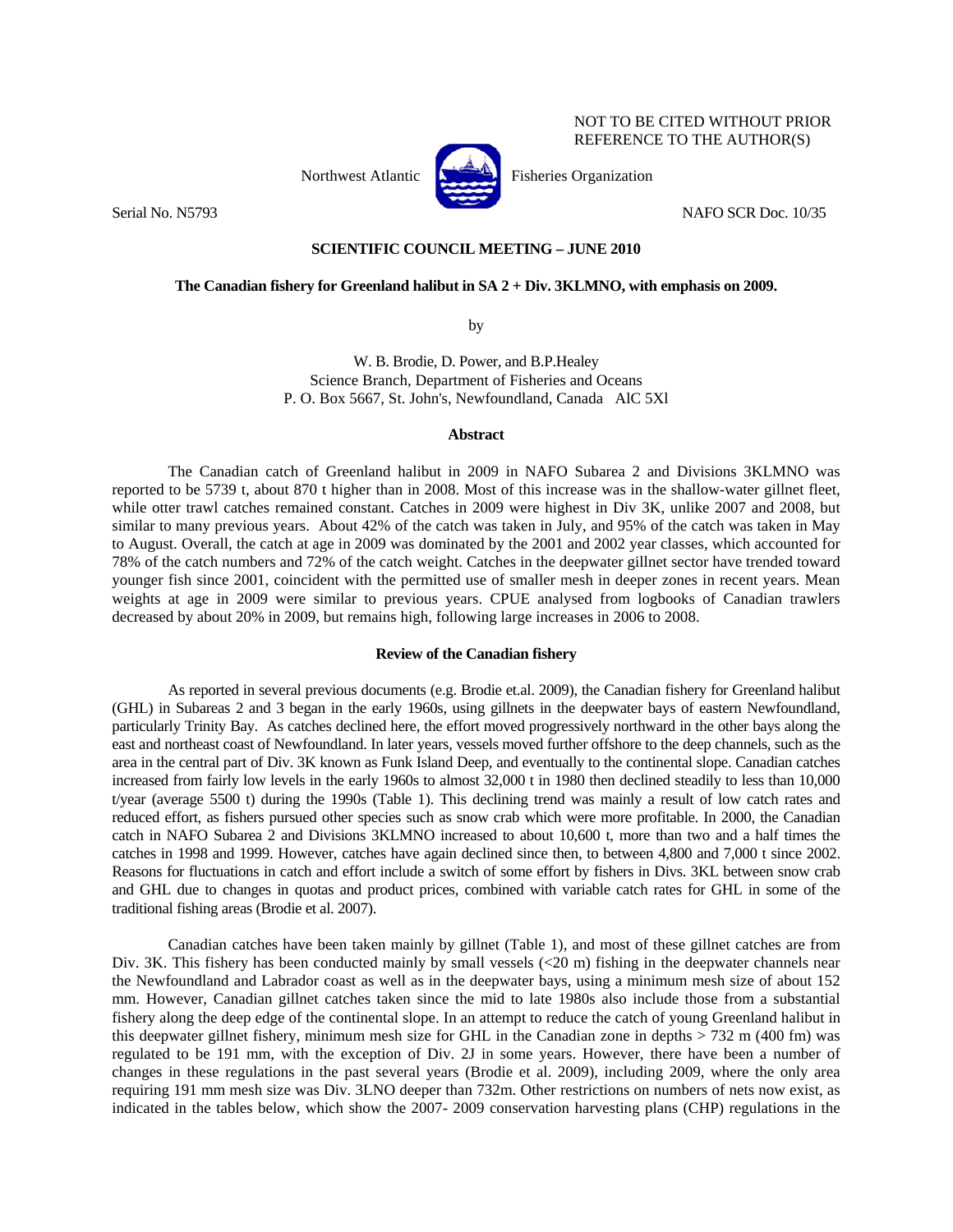Canadian gillnet fishery for Greenland halibut. In recent years, fishers in Div. 3K were permitted to use some 152 mm mesh gillnets in waters deeper than 732 m, but these fishers were then not permitted to fish for GHL in depths less than 732 m. The number of nets allowed in depths > 732 m in Div. 2GHJ + 3K was reduced from 500 to 400 in 2007, and further to 250 in 2008, but increased to 300 in 2009.

| 2007        |             |           |           |
|-------------|-------------|-----------|-----------|
| Area        | Depth $(m)$ | # of Nets | Min. Mesh |
| 2GH         | $293 - 549$ | 125       | 152 mm    |
| $2GH + 3KL$ | $549 - 732$ | 200       | 152       |
| 2GH + 3K    | > 732       | 400       | 191       |
| 2J          | > 732       | 400       | 152       |
| 3LMNO       | > 732       | 500       | 191       |

| ZVVV        |             |           |           |
|-------------|-------------|-----------|-----------|
| Area        | Depth (m)   | # of Nets | Min. Mesh |
| $2GH + 3KL$ | $549 - 732$ | 200       | 152 mm    |
| $2GH+3K$    | > 732       | 250       | 191       |
| 2J          | > 732       | 250       | 152       |
| 3T.         | $293 - 549$ | 125       | 152       |
| 3LNO        | >732        | 500       | 1 9 1     |

| 200 <i>1</i> |             |           |           |
|--------------|-------------|-----------|-----------|
| Area         | Depth $(m)$ | # of Nets | Min. Mesh |
| $2GH + 3L$   | $293 - 549$ | 125       | 152 mm    |
| $2GH+3K$     | > 549       | 300       | 152       |
| 2J           | > 732       | 300       | 152       |
| ЗL           | > 549       | 200       | 152       |
| 3LNO         | 732         | 400       | 191       |

 Gillnet catches during the 1990's ranged from 2400 to 6700 t, averaging about 4200 t. Catches in 2000 from this sector then increased to 9300 t, similar to the levels seen in the late 1980's, but since then have declined to between 2400 and 3900 t. Since early-2002, an area in the Funk Island Deep region of Div. 3K (see Fig. 1) was closed to gillnetting in order to reduce by-catch of snow crab, and was partly responsible for the decline in gillnet catch. An area of Hawke Channel in Division 2J has also been closed to fishing for some years, due to crab – shrimp fishing interactions. The extent of these areas has undergone modifications over time. Longline catches averaged about 550 t from 2002-04, but have generally been  $\lt$  200 t/year, and were less than 25 t/year in the most recent years.

 Canadian otter trawl (OT) catches peaked at about 8,000 t in 1982, but from 1993 to 1999, catches by this fleet did not exceed 1050 t annually. OT catches increased sharply from less than 90 t in 1998 and 1999, to around 3700 t in 2003 (Table 1), but annual OT catch since then has been in the range of 1800 to 2500 t. Much of the otter trawl catch after 2002 was in the slope area around the boundary between Divs. 3K and 3L, although almost all otter trawl catch in 2007-08 occurred in Div. 2J. This fishery is conducted mainly by large vessels (>30 m in length), and minimum codend mesh size has been regulated to be 145 mm for several years, in all areas.

 Catches of GHL from Subarea 2 were very low prior to the mid 1970's, then increased to a peak around 9000 t in 1982 (Table 2). From 1991 to 2001, catches from Subarea 2 were in the range of 1000 to 2500 t per year. The catch in SA 2 increased to almost 3000 t in 2003, due to higher catches in Div. 2GH, and was around this value in 2007-08. Most of the catch from Subarea 2 has come from Div. 2J (eg. 2007-09), although catches in 1993-96 and 2003-04 were higher in Div. 2GH combined compared to Div. 2J. In some cases, fishing in Subarea 2 has been opportunistic, by vessels transiting to or from Subarea 0. In most years, Div. 3K has produced the largest Canadian catches, peaking around 18,000 t in 1979-80. Catches in recent years from Div. 3K have fluctuated between 750 t (1995) and 5800 t (2000), with the 2007-08 values being around 1500 t. Peak catches of around 13,000 t in Div 3L occurred in 1966-67 and 1980, and

**2008** 

**2009**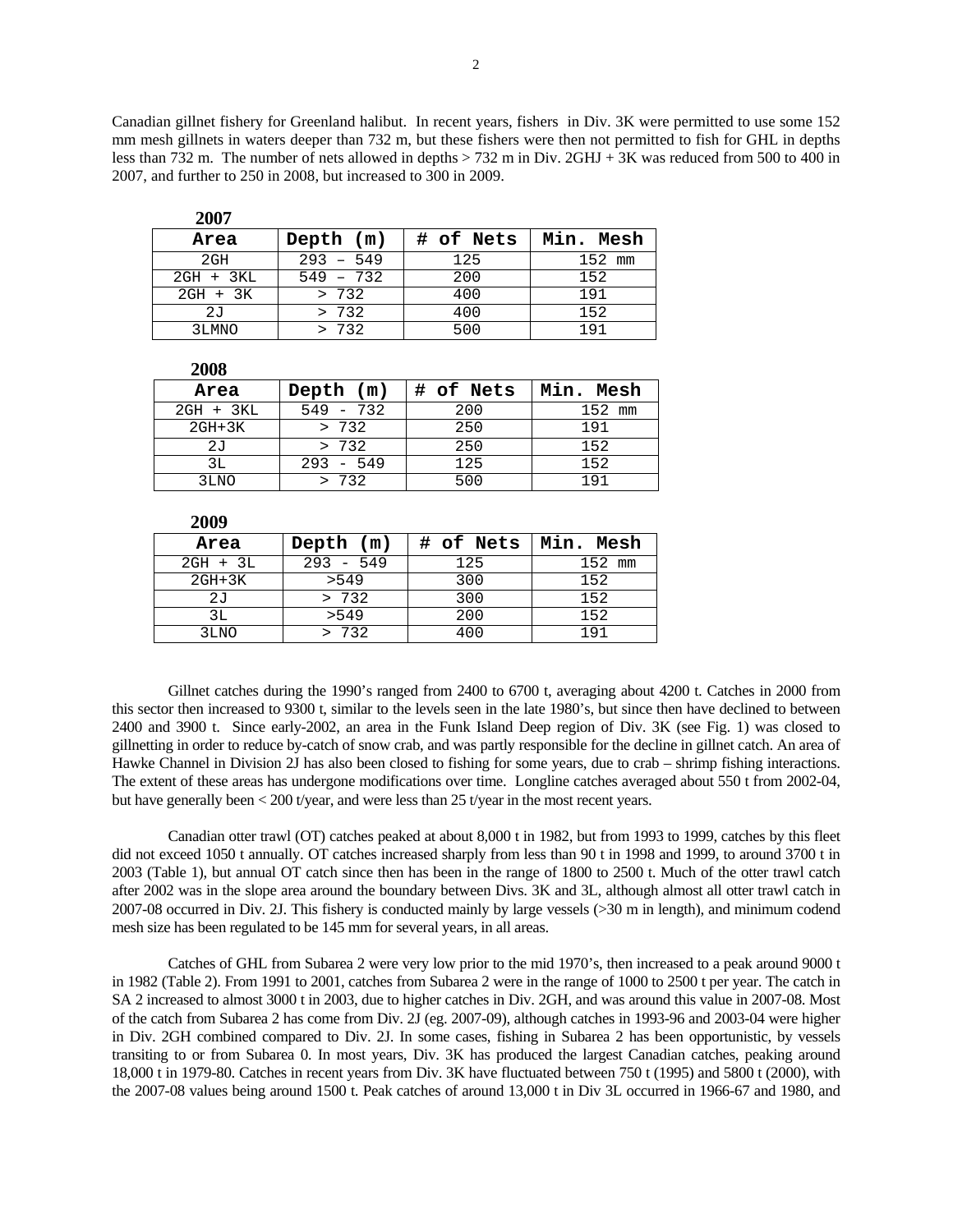averaged about 1000 t from 2006 to 2008. Catches in Div. 3M, 3N, and 3O combined have been less than 100 t in recent years, and occur mainly in Div. 3O (Table 2).

#### **The Canadian fishery in 2009**

 There were some differences in the spatial and temporal patterns in the Canadian fishery for GHL in 2009 compared to those observed in 2008 and other recent years. The total reported catch was just over 5700 t, an increase of almost 900 t from 2008, but similar to the 2007 catch. Catches in both gillnet fleet sectors were higher in 2009, but were basically unchanged in the otter trawl fleet. Some quotas within the Canadian zone are managed using different seasons, and this has had impacts on the temporal and spatial distribution of catches in recent years, as well as on the ability of some gear sectors to catch all their quota in a given season or area.

 Breakdowns of the catch by gear, Division, depth range and month are shown in Tables 3 and 4. In all years gillnet was the dominant gear, except 2003 and 2008, when otter trawls took most of the catch. In 2004 to 2006 the gillnet catches in the shallow zone (<400 fm, or 732 m) were lower than in the deep zone, although the differences were small in 2006 and 2007. However, catches in the deep water gillnet fleet were much reduced in 2008 (596 t) and 2009 (786 t), comprising only a quarter of the total GN catch. These gillnet catches are referred to in Tables 3 and 4 as GN<400 and GN>400. GN <400 catches were stable around 1800 t in 2006-08, but increased to approximately 2500 t in 2009. Longline catches declined to less than 25 t in 2007-09. The main change in the spatial pattern of the fishery in recent years has been the change in catch levels in Div 3KL, from over 5300 t in 2006, to about 2100 t in 2008, and back to 4000 tons in 2009. Otter trawl catches were almost equally split between 2J and 3K in 2009, but occurred primarily in 2J in 2007 and 2008. There was little consistency in the distribution of OT catches by division from 2004 to 2009. In 2006-09, there was negligible (actually zero in 2008) Canadian catch of GHL by otter trawl in Div. 3L, compared to about 1000 t per year in this area in 2002-03. In 2009, approximately 6% of the otter trawl catch was reported as coming from twin trawls.

 Almost all (95%) of the total Canadian catch in 2009 occurred from May to August, with just over 2400 t taken in July, mostly by gillnet. This temporal pattern of catch in 2009 differed from that of recent years, although there has been substantial variation. Unlike in 2007 and 2008, when a large percentage of otter trawl catches occurred before April, OT catches in 2009 occurred mainly during May to July. In 2005, 2007 and 2009, a higher percentage of catch occurred in July, compared with 2006 and 2008. One similarity is that less than 6% of the total annual catch in 2006 to 2009 occurred later than August.

Beginning in 2004, a small "test" fishery for GHL using gillnets has been allowed in Div. 3L, mainly in depths between 293 and 549 m. This fishery was established to determine if it was possible to fish for GHL in these depths while minimizing the by-catch of snow crab. In 2009, 274 t of GHL were allocated to this fishery, and it was conducted in 2 phases, July 17-31 and Aug 26 – Sep 22. Total catches amounted to about 70 t of GHL, and quotas were not reached in many cases due to high by-catch of cod. By-catches of snow crab in 2009 were negligible.

 Figs. 1-2 show the location of most of the Canadian catch of GHL in 2006-09. These data were aggregated by 10-minute squares from logbook records. In all four years, the plotted data account for over 94% of the total Canadian catch. The spatial distributions of the catches in these 4 years were broadly similar, particularly so in 2008 and 2009. One difference between recent years and those prior to 2005 is the recent presence of gillnet catches in the north-central part of Div. 3L, although less so in 2008-9, when the fishery was closed early due to cod by-catch (Brodie et al. 2009). This also corresponds with the reduction in catch from the central 3K (Funk Island Deep) area, due to the area closed to gillnetting (Brodie and Power, 2002). This was noted in previous sections, and is shown in Fig. 1, as well as in Power and Brodie (2006), where the closed area, which was not in the regulations in 2001, was overlaid on the 2001 catch.

 Fig. 3 shows the location of the 2009 catch by the 4 major gear types (2 gillnet categories, otter trawl, and longline, the latter being negligible again in 2009). Most of the otter trawl fishery in 2009 (Figs 3, 6) was located in two main areas, in Div. 2J and Div 3K along the slope edge. In many years, this fishery operated around the border between Divs. 3K and 3L north to about 51 N. The spatial distribution of the deepwater gillnet (GN>400) fishery in 2009 (Fig. 5) was similar to recent years, i.e. widely distributed along the slope edge from northern 3L to Div. 2J, with slightly more effort in Div. 2J, although catches in this fleet sector were much lower in 2008 and 2009 than in the previous few years. With the closure of the Funk Island Deep area, the shallow water gillnet catches were more concentrated towards the slope area in 3K in 2002-09 compared to 2001 and earlier (eg. Brodie and Power 2006, and earlier documents by these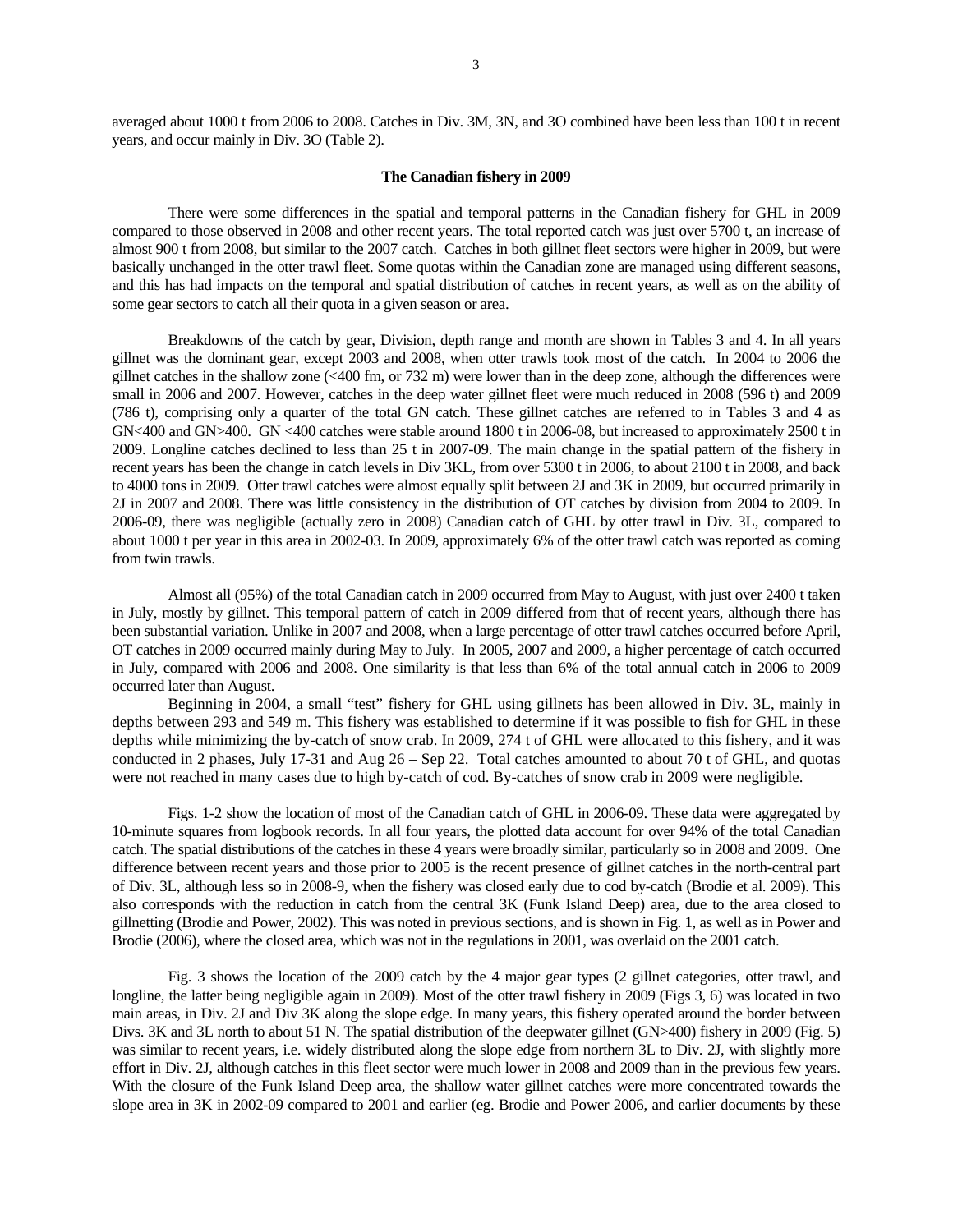authors). In 2008 and 2009, much of the shallow water GN catches came from Div 3K (Fig. 4), compared to north-central 3L in 2007. As noted above, some smaller mesh gillnets have been allowed in Div. 2J and 3K in recent years. In 2009, 57% of GN<400 catches were taken in July. This contrasts with 2008, when very little catch was taken in July, and 58% of all GN catches were taken in June. The main reason for these variations is a split season used in managing the fixed gear quotas, and how these quotas affect effort in other fisheries (directed at species other than GHL). Almost all of the otter trawl catch in 2009 was from May to August contrasting with 2008 when most of the OT catch was taken in January to April.

### **Catch at age**

 Details on the Canadian catch at age for previous years can be found in Bowering and Brodie (2000), Brodie et al. (2009) and Brodie and Power (2006), as well as in earlier documents by these same authors. Ages 6-8 dominated the Canadian catch in most years, both in the otter trawl and shallow water gillnet fisheries. The catch in the GN>400 fleet has been tending towards younger GHL in the past decade, as use of smaller mesh is increasingly permitted in deeper areas.

 Sampling data collected in 2009 by observers at sea and by port samplers, were available from Divs. 2HJ and 3KL. The following table shows the number of length measurements by Division and gear, and the number of otoliths (in italics), with a comparison to 2008.

| 2008             | 3К<br>2J |     |      |     | 3 <sub>LO</sub> |     |
|------------------|----------|-----|------|-----|-----------------|-----|
| Gill net $<$ 400 |          |     | 2633 |     | 3247            |     |
| Gill net $>400$  | 967      | 144 | 1398 | 316 | 451             | 325 |
| Otter trawl      | 4899     | 440 | 255  |     | 93              |     |
| <b>Totals</b>    | 5866     | 584 | 4286 | 353 | 3791            | 325 |

| 2009             | 2HJ  |     | 3К   |     | 3L   |  |  |
|------------------|------|-----|------|-----|------|--|--|
| Gill net $<$ 400 | 2595 |     | 2985 |     | 5926 |  |  |
| Gill net $>400$  | 1957 | 493 | 259  | 418 | 480  |  |  |
| Otter trawl      | 4066 | 262 | 2717 | 151 |      |  |  |
| <b>Totals</b>    | 8618 | 755 | 5961 | 569 | 6406 |  |  |

<sup>1</sup> Linetrawl, Div 3L

 The otolith samples from the fixed gear (GN) sectors have been combined, as there is a mixture of gillnet mesh sizes in the deepwater 985, an increase of 51% from 2008 levels, following decreases of 33% and 50% in the previous 2 years. With the reduced quotas (after 2006), and concentration of effort in relatively few gear/month cells (Table 4), most fleet sectors appeared fisheries. The large number of measurements from the otter trawl catch is due to the requirement for these large vessels to have a high percentage of observer coverage. The total number of length measurements in 2009 was 20, to be adequately sampled for lengths in 2009. The number of otoliths collected (1455) was 15% higher than in 2008. As has been done in most years age-lengths keys were combined across some gear types, Divisions, and seasons to calculate catch at age.

Approximately 5 million GHL were caught in the 2009 Canadian fishery. Age compositions are presented for both gillnet components (GN<400 and GN>400) as well as for otter trawl (Table 5). The predominant age in the otter trawl catch was 7 (2002 year class), while age 8 (2001 year class) was most abundant in the catches of both gillnet fleets. Ages 7 and 8 were also dominant in these fisheries in all recent years. Overall, the catch at age in 2009 was dominated by the 2001 and 2002 year classes, which together accounted for 78% of the catch numbers and 72% of the catch weight. These are very similar to the percentages for these ages in recent years, as the catch at age has become more dominated more by these 2 ages (7 and 8). During 2000 - 2008, age 8 contributed the second highest portion to the catch numbers, after age 7. However in 2009, the proportion of age 8 was slightly higher than that of age 7. The catch in the GN>400 fleet has been tending towards smaller fish in recent years, as the use smaller mesh is permitted in deeper areas. For example, 3-15% of the catch in numbers by this fleet in 2006-09 (13% in 2009)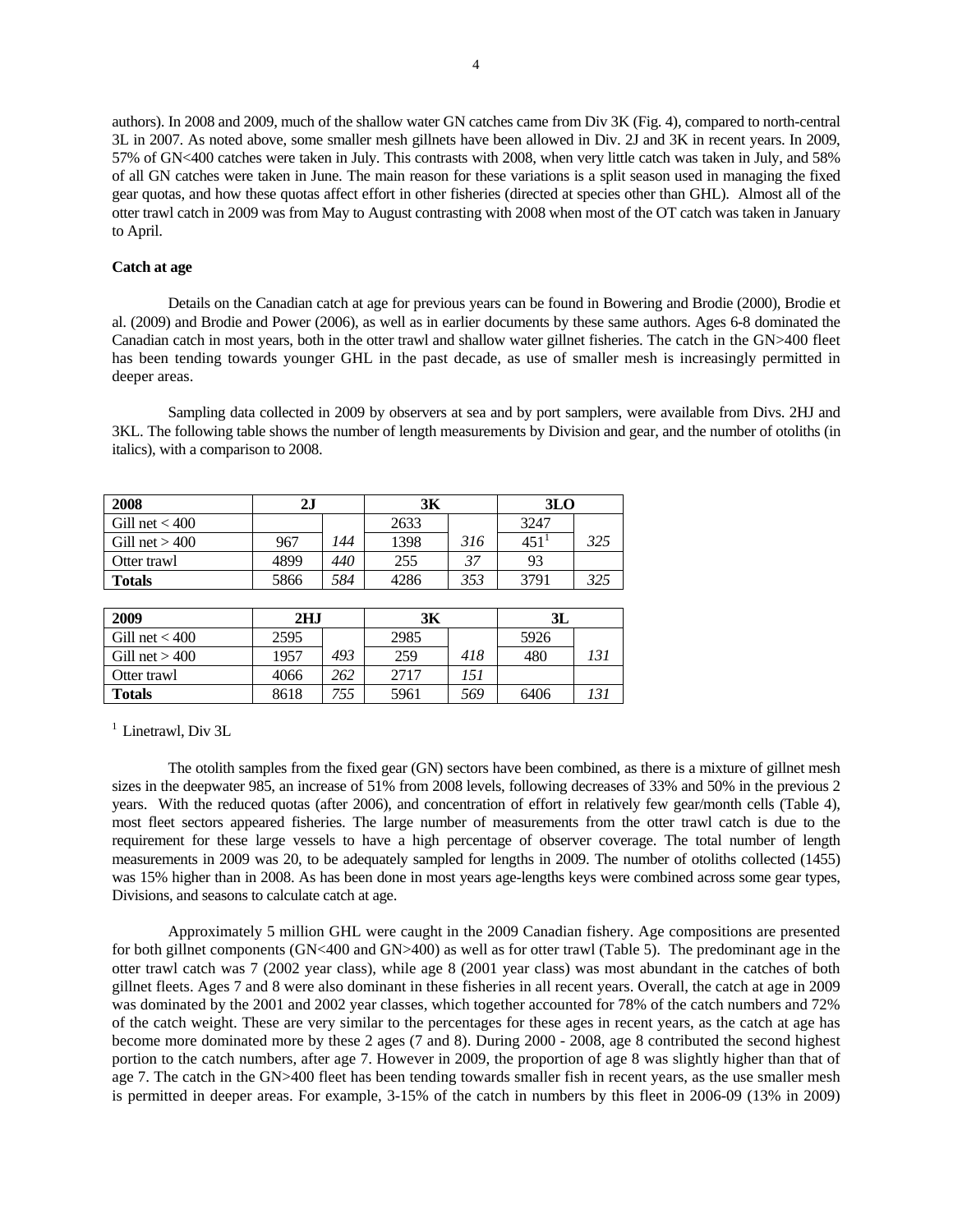was estimated to be age 10 or older, compared to 72-80% in 2001 and 2002. In 2009, only 3.9% of the total catch numbers were from ages 10 and older.

Mean weights at age for all areas in 2009 were calculated from the mean lengths at age using the same length-weight relationship used for GHL catch at age in 1998-2008 i.e. log weight = 3.158 log length - 5.3431, from Gundersen and Brodie (1999). Weights at ages 6 and 7 in 2009 were slightly higher than in 2008, with those at ages 8-10 being slightly lower. At ages  $\overline{5}$  or less and ages 10+ there are few fish in the catch, and weights at these ages are often variable between years due to sampling. The sum of products was only 1% lower than the catch weight in 2009, compared to 8% in 2008, although that was a larger difference than usual.

## **CPUE**

Catch and effort data from the Canadian otter trawl fishery directed for Greenland halibut during the period 1975 to 2002 were obtained from the NAFO STATLANT 21B database were combined with data from 2003-2009 from Canada (N) logbook (ZIFF) records. The catch/effort data were analysed with a multiplicative model (Gavaris, 1980) to derive a standardized catch rate index based on an hours-fished measure of effort. Ln (CPUE) was the dependent variable in the model. Independent variables (category types) were: (1) a combination country-gear-tonnage-class category type (CGT), (2) month, (3) NAFO Division and (4) Year. Consistent with previous catch rate standardizations (e.g. Power, 2004), individual observations with catch less than 10 tons or effort less than 10 hours were eliminated prior to analysis. Subsequently, within each dependent variable, categories with arbitrarily less than five observations were also eliminated, with the exception of the variable "year", which is the purpose of the standardization. The advantage of running the Gavaris model is the derived standardized index is retransformed into the original units of fishing effort and can be computed for any chosen combination of the main factors.

After the selection criteria were applied, the percentage of otter trawl catch with hours fished effort utilized in the analysis ranged from 10% in 1976 to at least 90% from 2000-2009, and averaged 92% since 1995. In some years, there was sufficient data available from the tonnage class 4 trawlers, and, the tonnage class 7 trawlers utilizing twin trawls for inclusion in the standardization. The twin trawls were introduced in 2003 but have accounted for less than 11% of the otter trawl catch with the exception of 2005 when they took 32%, however, twin trawls were not used since 2006 by the Can (N) fleet.

 Residual plots (not shown) did not indicate model misspecification. The model resulted in a significant regression (P <0.05) explaining 68% of the variation in catch rates (Table 6). Based on the regression coefficients, over the entire time series, catch rates were better in late summer and higher in Div. 2H. The divisional coefficients also suggest catch rate decreases from north to south. The fishing power of the large trawlers (TC 7) is the highest with no difference between single and twin trawls.

The standardized catch rate series (Table 7, Fig. 7) shows much between-year variability. CPUE more than doubled from 1976 to 1978, probably as a result of captains learning a relatively new fishery, then showed period of stability to 1984, during which time some of the highest catch rates were realized. CPUE declined by about two-thirds from 1984 to 1992 although there were some sporadic increases over this period. The 1992 value was near the lowest in the series, but catch rates increased gradually to 2001, doubling over this period. Catch rate declined sharply in 2002, and remained stable to 2005, which was only slightly higher than the lowest catch rate estimated over the 33 year series. Over the next three years to 2008, the index increased rapidly, by almost 3.5 times, to the highest rate in the series. The catch rate declined by 20% in 2009 but remained the second highest in the series. These most recent increases are associated with large variability within each year. The large increase in recent years has also been present in the CPUE data for fleets fishing in the NAFO Regulatory Area.

Additional analysis conducted on the CPUE series in 2009 suggested that increased CPUE may be partly due to fleets moving to areas of higher fish densities. In any case, Scientific Council has not accepted any CPUE series as indices of abundance for this Greenland halibut stock, and has recommended that further analyses be conducted on available CPUE data from all fleets.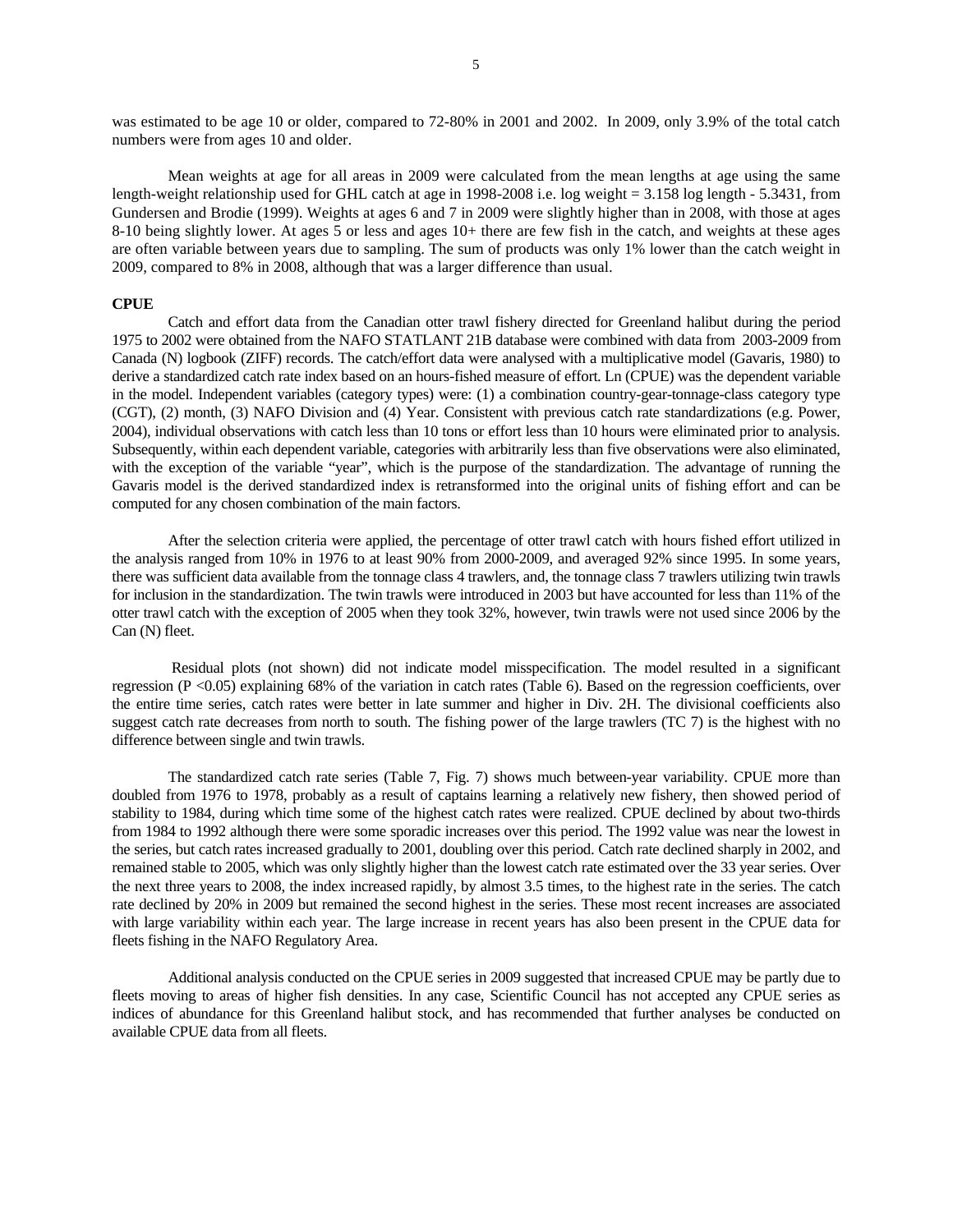## **References**

Bowering, W. R., and W. B. Brodie. 2000. Calculation of catch-at-age for commercially caught Greenland halibut in NAFO Subarea 2 and Divisions 3KLMNO during 1975-99 with particular emphasis on construction of the catchat-age matrix since 1989. NAFO SCR Doc. 00/24.

Brodie, W. B. and D. Power. 2001. The Canadian fishery for Greenland halibut in SA2 + Div. 3KLMNO, with emphasis on 2000. NAFO SCR Doc. 01/65, Ser. No. N4443, 13 p.

Brodie, W. B. and D. Power. 2002. The Canadian fishery for Greenland halibut in SA2 + Div. 3KLMNO, with emphasis on 2001. NAFO SCR Doc. 02/39, Ser. No. N4650, 12 p.

Brodie, W. B. and D. Power. 2003. The Canadian fishery for Greenland halibut in SA2 + Div. 3KLMNO, with emphasis on 2002. NAFO SCR Doc. 03/36, Ser. No. N4854, 14 p.

Brodie, W. B. and D. Power. 2004. The Canadian fishery for Greenland halibut in SA2 + Div. 3KLMNO, with emphasis on 2003. NAFO SCR Doc. 04/33, Ser. No. N4983, 14p.

Brodie, W. B. and D. Power. 2005. The Canadian fishery for Greenland halibut in SA2 + Div. 3KLMNO, with emphasis on 2004. NAFO SCR Doc. 05/62, Ser. No. N5148, 16p.

Brodie, W. B. and D. Power. 2006. The Canadian fishery for Greenland halibut in SA2 + Div. 3KLMNO, with emphasis on 2005. NAFO SCR Doc. 06/47, Ser. No. N5273, 19p.

Brodie, W. B. , D. Power and B. P.Healey. 2007. The Canadian fishery for Greenland halibut in SA2 + Div. 3KLMNO, with emphasis on 2006. NAFO SCR Doc. 07/50, Ser. No. N5402, 20p.

Brodie, W. B. , D. Power and B. P.Healey. 2008. The Canadian fishery for Greenland halibut in SA2 + Div. 3KLMNO, with emphasis on 2007. NAFO SCR Doc. 08/47, Ser. No. N5549, 21p.

Brodie, W. B. , D. Power and B. P.Healey. 2009. The Canadian fishery for Greenland halibut in SA2 + Div. 3KLMNO, with emphasis on 2008. NAFO SCR Doc. 09/38, Ser. No. N5674, 20p.

Gavaris, S. 1980. Use of a multiplicative model to estimate catch rate and effort from commercial data. Can. J. Fish. Aquat. Sci. 37:2272-2275.

Gundersen, A.C. and W.B.Brodie. 1999. Length-weight relationships of Greenland halibut in NAFO Divisions 2GHJ and 3KLMNO, 1990-97. NAFO SCR Doc. 99/31, Ser. No. N4087.

Orr, D.C., P. Veitch, and D. Sullivan. 2002. An update of information pertaining to northern shrimp (*Pandalus borealis* Kroyer) and groundfish in NAFO Divisions 3LNO. NAFO SCR Doc. 02/160, Ser. No. N4789, 55 p.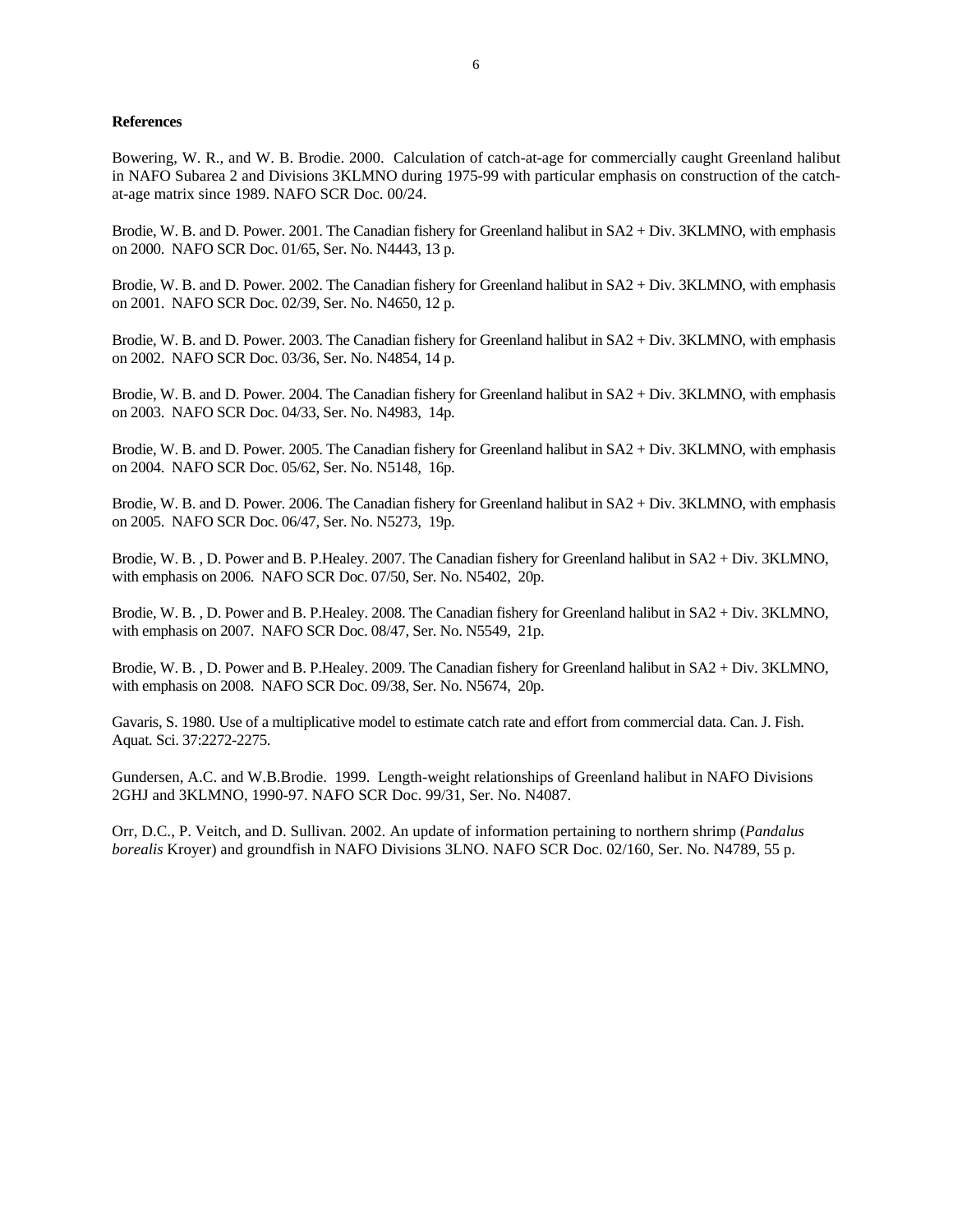| Table 1. Canadian catch of G.halibut, by gear type, from 1960-2009. |                |                 |             |             |                 |               |  |  |  |  |
|---------------------------------------------------------------------|----------------|-----------------|-------------|-------------|-----------------|---------------|--|--|--|--|
|                                                                     |                |                 |             |             |                 |               |  |  |  |  |
|                                                                     |                |                 | <b>GEAR</b> |             |                 | Canada        |  |  |  |  |
| YEAR                                                                | <b>GILLNET</b> | <b>LONGLINE</b> | <b>MISC</b> | <b>UNSP</b> | <b>OT TRAWL</b> | <b>TOTAL</b>  |  |  |  |  |
| 1960                                                                |                |                 |             | 660         |                 | 660           |  |  |  |  |
| 1961                                                                |                |                 |             | 741         |                 | 741           |  |  |  |  |
| 1962                                                                |                |                 |             | 586         |                 | 586           |  |  |  |  |
| 1963                                                                |                | 5               |             | 771         |                 | 776           |  |  |  |  |
| 1964                                                                |                |                 |             | 1757        |                 | 1757          |  |  |  |  |
| 1965                                                                |                |                 |             | 8082        |                 | 8082          |  |  |  |  |
| 1966                                                                | 257            | 194             | 15          | 15640       | 120             | 16226         |  |  |  |  |
| 1967                                                                | 93             | 144             | 95          | 15478       | 798             | 16608         |  |  |  |  |
| 1968                                                                |                | 94              |             | 12766       | 493             | 13353         |  |  |  |  |
| 1969                                                                | 9980           | 850             | 69          | 412         | 245             | 11556         |  |  |  |  |
| 1970                                                                | 9818           | 371             | 119         | 318         | 85              | 10711         |  |  |  |  |
| 1971                                                                | 8947           | 153             | 55          | 180         | 75              | 9410          |  |  |  |  |
| 1972                                                                | 8775           | 34              | 22          | 50          | 71              | 8952          |  |  |  |  |
| 1973                                                                | 6546           | 35              | 70          | 102         | 95              | 6848          |  |  |  |  |
| 1974                                                                | 5500           | 49              | 16          | 8           | 184             | 5757          |  |  |  |  |
| 1975                                                                | 7510           | 3               | 53          | 1           | 247             | 7814          |  |  |  |  |
| 1976                                                                | 8500           | 6               | 41          |             | 767             | 9314          |  |  |  |  |
| 1977                                                                | 15038          | 33              | 36          |             | 2866            | 17973         |  |  |  |  |
| 1978                                                                | 20622          | 46              | 83          |             | 3951            | 24702         |  |  |  |  |
| 1979                                                                | 24550          | 116             | 116         |             | 5183            | 29965         |  |  |  |  |
| 1980                                                                | 27703          | 128             | 57          |             | 3946            | 31834         |  |  |  |  |
| 1981                                                                | 17927          | 55              | 43          |             | 6155            | 24180         |  |  |  |  |
| 1982                                                                | 11038          | 69              | 59          |             | 8143            | 19309         |  |  |  |  |
| 1983                                                                | 9911           | 58              | 73          |             | 7085            | 17127         |  |  |  |  |
| 1984                                                                | 11100          | 27              | 100         |             | 6070            | 17297         |  |  |  |  |
| 1985                                                                | 7422           | $\overline{2}$  | 42          |             | 4847            | 12313         |  |  |  |  |
| 1986                                                                | 6293           | $\overline{7}$  | 20          |             | 1896            | 8216          |  |  |  |  |
| 1987                                                                | 10849          | 22              | 115         |             | 2465            | 13451         |  |  |  |  |
| 1988                                                                | 7715           | 70              | 53          |             | 629             | 8467<br>11995 |  |  |  |  |
| 1989                                                                | 10956          | 16              | 35          |             | 988             |               |  |  |  |  |
| 1990                                                                | 6732           | 18              | 15          |             | 2402            | 9167          |  |  |  |  |
| 1991                                                                | 3440           | 36              | 9           |             | 3254            | 6739          |  |  |  |  |
| 1992                                                                | 4470           | 30              | 1           |             | 2502            | 7003          |  |  |  |  |
| 1993                                                                | 3863           | 4               | 5           |             | 1034            | 4906          |  |  |  |  |
| 1994                                                                | 2378           |                 |             |             | 575             | 2953          |  |  |  |  |
| 1995                                                                | 2602<br>5134   | 1<br>1          |             | 1           | 632             | 3235          |  |  |  |  |
| 1996<br>1997                                                        |                |                 |             |             | 1043            | 6179          |  |  |  |  |
| 1998                                                                | 5202<br>3963   | 61<br>108       | 4           |             | 1017<br>46      | 6280<br>4121  |  |  |  |  |
| 1999                                                                | 3870           |                 |             |             |                 | 4016          |  |  |  |  |
| 2000                                                                | 9271           | 65<br>18        | 5           | 14          | 81<br>1285      | 10593         |  |  |  |  |
| 2001                                                                | 6395           | 123             | 14          |             | 1833            | 8365          |  |  |  |  |
| 2002                                                                | 3854           | 652             |             |             | 1784            | 6290          |  |  |  |  |
| 2003                                                                | 2668           | 596             |             |             | 3710            | 6974          |  |  |  |  |
| 2004                                                                | 2634           | 403             |             |             | 1832            | 4869          |  |  |  |  |
| 2005                                                                | 4317           | 101             | 1           |             | 2218            | 6637          |  |  |  |  |
| 2006                                                                |                | 175             |             |             | 2356            | 6379          |  |  |  |  |
| 2007                                                                | 3848<br>3202   | 3               |             | 268         | 1866            | 5339          |  |  |  |  |
| 2008                                                                | 2409           | 24              |             |             | 2429            | 4862          |  |  |  |  |
| 2009                                                                | 3280           | 3               |             |             | 2456            | 5739          |  |  |  |  |
|                                                                     |                |                 |             |             |                 |               |  |  |  |  |

Table 1. Canadian catch of G.halibut, by gear type, from 1960-2009.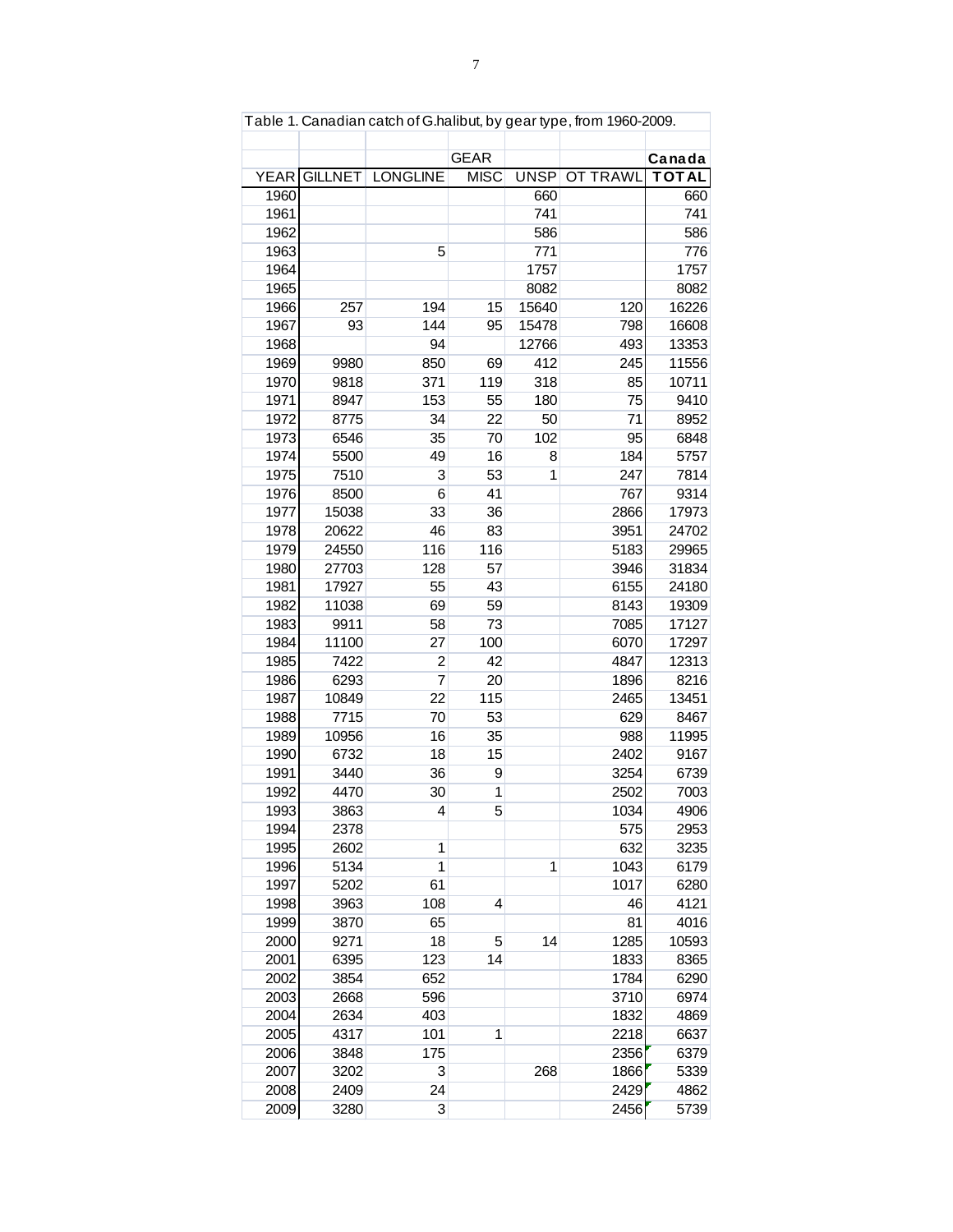| Table 2. Canadian catch of G.halibut, by Division, from 1960-2009. |      |      |                   |                 |       |                 |                |                |                |              |  |  |
|--------------------------------------------------------------------|------|------|-------------------|-----------------|-------|-----------------|----------------|----------------|----------------|--------------|--|--|
|                                                                    |      |      |                   |                 |       |                 |                |                |                |              |  |  |
|                                                                    |      |      |                   |                 |       | <b>DIVISION</b> |                |                |                | Canada       |  |  |
| <b>YEAR</b>                                                        | 2G   | 2H   | 2J                | SA <sub>2</sub> | 3K    | 3L              | 3M             | 3N             | 3O             | <b>TOTAL</b> |  |  |
| 1960                                                               |      |      |                   |                 | 610   | 50              |                |                |                | 660          |  |  |
| 1961                                                               |      |      |                   |                 | 613   | 128             |                |                |                | 741          |  |  |
| 1962                                                               |      |      |                   |                 | 479   | 107             |                |                |                | 586          |  |  |
| 1963                                                               |      |      |                   |                 | 592   | 184             |                |                |                | 776          |  |  |
| 1964                                                               |      |      |                   |                 | 870   | 887             |                |                |                | 1757         |  |  |
| 1965                                                               |      |      |                   |                 | 2129  | 5953            |                |                |                | 8082         |  |  |
| 1966                                                               |      |      |                   |                 | 3691  | 12518           |                | 17             |                | 16226        |  |  |
| 1967                                                               |      |      | $\overline{7}$    | 7               | 2892  | 13705           |                | 1              | 3              | 16608        |  |  |
| 1968                                                               |      |      | 53                | 53              | 3672  | 9597            |                | 31             |                | 13353        |  |  |
| 1969                                                               |      |      |                   |                 | 7140  | 4413            |                | 1              | $\overline{2}$ | 11556        |  |  |
| 1970                                                               |      |      |                   |                 | 5937  | 4769            |                | 5              |                | 10711        |  |  |
| 1971                                                               |      |      |                   |                 | 4160  | 5248            |                | $\overline{2}$ |                | 9410         |  |  |
| 1972                                                               |      |      |                   |                 | 4736  | 4216            |                |                |                | 8952         |  |  |
| 1973                                                               |      |      | 5                 | 5               | 3602  | 3233            |                | 1              | 7              | 6848         |  |  |
| 1974                                                               |      |      | 19                | 19              | 2817  | 2909            |                | 9              | 3              | 5757         |  |  |
| 1975                                                               |      |      | 22                | 22              | 3245  | 4540            |                | 7              |                | 7814         |  |  |
| 1976                                                               | 62   | 168  | 153               | 383             | 4779  | 4144            | 1              | 7              |                | 9314         |  |  |
| 1977                                                               |      | 72   | 419               | 491             | 10751 | 6725            | 1              | $\overline{2}$ | 3              | 17973        |  |  |
| 1978                                                               |      | 14   | 1255              | 1269            | 15875 | 7548            | 1              | 5              | 4              | 24702        |  |  |
| 1979                                                               |      | 34   | 3163              | 3197            | 18165 | 8578            | $\overline{2}$ | 17             | 6              | 29965        |  |  |
| 1980                                                               |      | 217  | 1157              | 1374            | 17658 | 12742           | 14             | 43             | 3              | 31834        |  |  |
| 1981                                                               | 10   | 41   | 862               | 913             | 14379 | 8833            |                | 49             | 6              | 24180        |  |  |
| 1982                                                               | 15   | 5155 | 3942              | 9112            | 6031  | 4105            |                | 55             | 6              | 19309        |  |  |
| 1983                                                               |      | 2578 | 2238              | 4816            | 7679  | 4618            |                | 12             | $\overline{c}$ | 17127        |  |  |
| 1984                                                               |      | 1913 | 2796              | 4709            | 7496  | 5078            |                | 12             | $\overline{2}$ | 17297        |  |  |
| 1985                                                               |      | 1758 | 3101              | 4859            | 4395  | 3023            |                | 35             | 1              | 12313        |  |  |
| 1986                                                               |      | 82   | 2476              | 2558            | 2886  | 2769            |                | $\overline{2}$ | 1              | 8216         |  |  |
| 1987                                                               |      | 6    | 4143              | 4149            | 4740  | 4561            |                | $\overline{1}$ |                | 13451        |  |  |
| 1988                                                               | 45   | 27   | 1867              | 1939            | 4591  | 1921            | 2              | 12             | $\overline{c}$ | 8467         |  |  |
| 1989                                                               |      | 190  | 2635              | 2825            | 6342  | 2809            | 6              | 10             | 3              | 11995        |  |  |
| 1990                                                               | 57   | 171  | 2798              | 3026            | 4075  | 2020            | 38             | 4              | $\overline{4}$ | 9167         |  |  |
| 1991                                                               |      | 50   | 3008              | 3058            | 2215  | 1291            | 157            | 11             | $\overline{7}$ | 6739         |  |  |
| 1992                                                               | 428  | 230  | 476               | 1134            | 3882  | 1951            | 4              | 10             | 22             | 7003         |  |  |
| 1993                                                               | 557  | 403  | 214               | 1174            | 2398  | 880             |                | 19             | 435            | 4906         |  |  |
| 1994                                                               | 1045 | 210  | 203               | 1458            | 1032  | 258             |                | 1              | 204            | 2953         |  |  |
| 1995                                                               | 1006 | 453  | 709               | 2168            | 754   | 197             |                |                | 116            | 3235         |  |  |
| 1996                                                               | 688  | 639  | 1058              | 2385            | 2567  | 888             |                |                | 339            | 6179         |  |  |
| 1997                                                               | 370  | 619  | 1513              | 2502            | 2659  | 935             |                |                | 184            | 6280         |  |  |
| 1998                                                               | 358  | 418  | 1234              | 2010            | 1374  | 633             |                | 1              | 103            | 4121         |  |  |
| 1999                                                               | 65   | 103  | 1094              | 1262            | 1940  | 683             |                |                | 131            | 4016         |  |  |
| 2000                                                               | 45   | 81   | 1152              | 1278            | 5845  | 2901            | 1              | 1              | 567            | 10593        |  |  |
| 2001                                                               | 63   | 251  | 1030              | 1344            | 3999  | 2666            |                | 9              | 347            | 8365         |  |  |
| 2002                                                               | 374  | 360  | 1030              | 1764            | 2933  | 1466            | 15             |                | 112            | 6290         |  |  |
| 2003                                                               | 258  | 1897 | 730               | 2885            | 2873  | 964             |                |                | 252            | 6974         |  |  |
| 2004                                                               | 147  | 1050 | 891               | 2088            | 1844  | 794             |                | 1              | 142            | 4869         |  |  |
| 2005                                                               | 39   | 378  | 1717              | 2134            | 3006  | 1379            |                | 3              | 115            | 6637         |  |  |
| 2006                                                               | 102  | 402  | 499               | 1003            | 3904  | 1438            |                |                | 34             | 6379         |  |  |
| 2007                                                               | 3    | 121  | 2648              | 2772            | 1456  | 1015            |                | 5              | 92             | 5340         |  |  |
| 2008                                                               | 10   | 158  | 2591              | 2759            | 1435  | 645             |                | 4              | 19             | 4862         |  |  |
| 2009                                                               | 54   | 102  | 1554 <sup>'</sup> | 1710            | 3018  | 1008            |                | $\overline{2}$ | $\mathbf 1$    | 5739         |  |  |

Table 2. Canadian catch of G.halibut, by Division, from 1960-2009.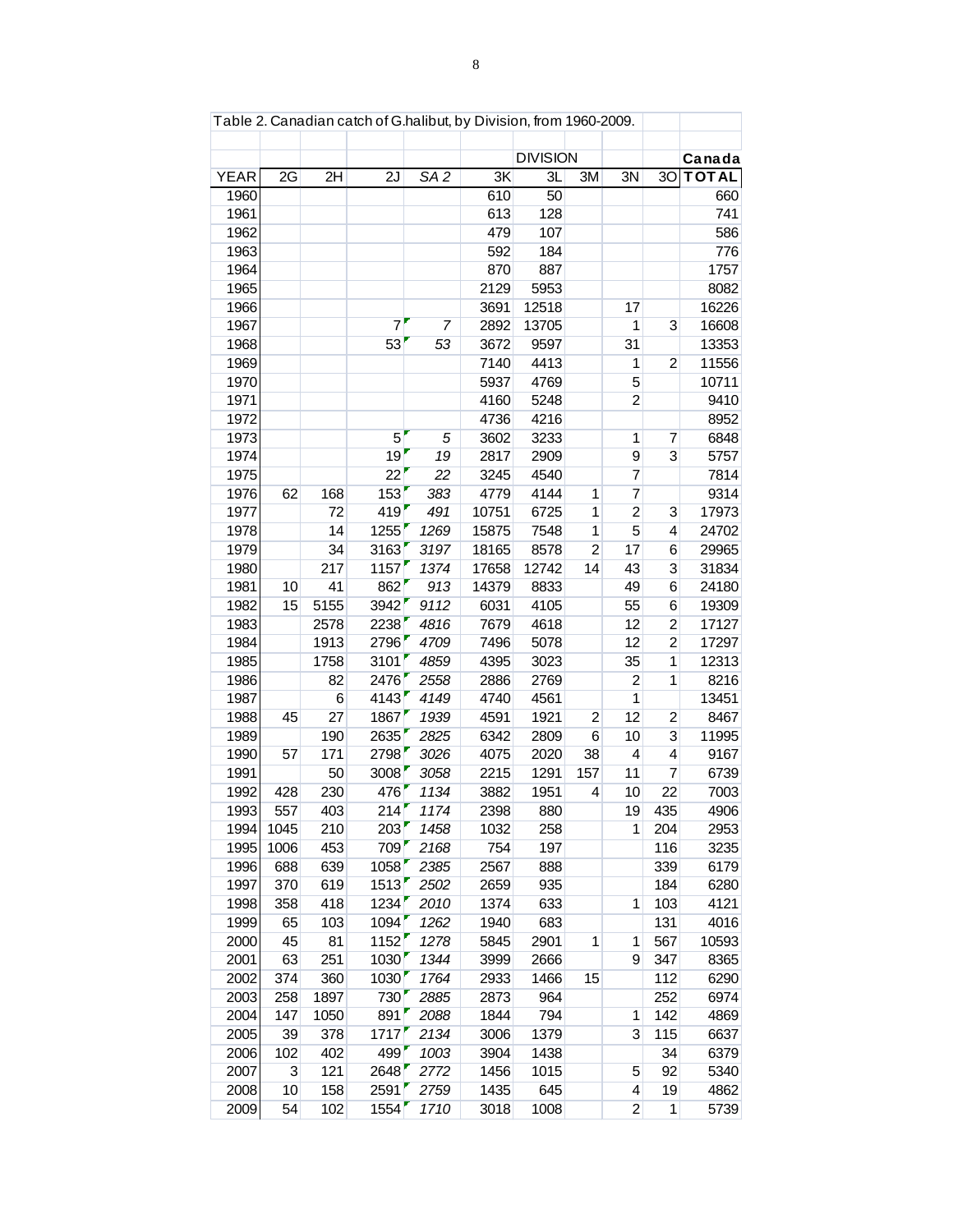|         |                                                                 |                   |                                                                                                         |                                                               |                                                                                                                                                                                                                                                       | GN <400                                      |                                        |                                   | Otter trawl   Total Can                                                                                                               |                                                                                                                                                                                                                                                                                                                                                                                                                    |
|---------|-----------------------------------------------------------------|-------------------|---------------------------------------------------------------------------------------------------------|---------------------------------------------------------------|-------------------------------------------------------------------------------------------------------------------------------------------------------------------------------------------------------------------------------------------------------|----------------------------------------------|----------------------------------------|-----------------------------------|---------------------------------------------------------------------------------------------------------------------------------------|--------------------------------------------------------------------------------------------------------------------------------------------------------------------------------------------------------------------------------------------------------------------------------------------------------------------------------------------------------------------------------------------------------------------|
|         |                                                                 |                   |                                                                                                         |                                                               |                                                                                                                                                                                                                                                       |                                              |                                        |                                   |                                                                                                                                       | 258                                                                                                                                                                                                                                                                                                                                                                                                                |
|         |                                                                 |                   |                                                                                                         |                                                               |                                                                                                                                                                                                                                                       |                                              |                                        |                                   |                                                                                                                                       | 1897                                                                                                                                                                                                                                                                                                                                                                                                               |
|         |                                                                 |                   |                                                                                                         |                                                               |                                                                                                                                                                                                                                                       |                                              |                                        |                                   |                                                                                                                                       | 730                                                                                                                                                                                                                                                                                                                                                                                                                |
|         |                                                                 |                   |                                                                                                         |                                                               |                                                                                                                                                                                                                                                       |                                              |                                        |                                   |                                                                                                                                       | 2873                                                                                                                                                                                                                                                                                                                                                                                                               |
|         |                                                                 |                   |                                                                                                         |                                                               |                                                                                                                                                                                                                                                       |                                              |                                        |                                   |                                                                                                                                       | 964                                                                                                                                                                                                                                                                                                                                                                                                                |
|         |                                                                 |                   |                                                                                                         |                                                               |                                                                                                                                                                                                                                                       |                                              |                                        |                                   |                                                                                                                                       | 252                                                                                                                                                                                                                                                                                                                                                                                                                |
| 1996    | 1858                                                            | 652               | 1784                                                                                                    | 6290                                                          | Total                                                                                                                                                                                                                                                 | 1730                                         | 938                                    | 596                               | 3710                                                                                                                                  | 6974                                                                                                                                                                                                                                                                                                                                                                                                               |
|         |                                                                 |                   |                                                                                                         |                                                               |                                                                                                                                                                                                                                                       |                                              |                                        |                                   |                                                                                                                                       |                                                                                                                                                                                                                                                                                                                                                                                                                    |
|         |                                                                 |                   |                                                                                                         |                                                               |                                                                                                                                                                                                                                                       |                                              |                                        |                                   |                                                                                                                                       |                                                                                                                                                                                                                                                                                                                                                                                                                    |
|         |                                                                 |                   |                                                                                                         |                                                               |                                                                                                                                                                                                                                                       |                                              |                                        |                                   |                                                                                                                                       |                                                                                                                                                                                                                                                                                                                                                                                                                    |
|         |                                                                 | 144               | 3                                                                                                       | 147                                                           | 2G                                                                                                                                                                                                                                                    |                                              |                                        | 39                                |                                                                                                                                       | 39                                                                                                                                                                                                                                                                                                                                                                                                                 |
| 52      |                                                                 | 131               | 867                                                                                                     | 1050                                                          |                                                                                                                                                                                                                                                       | 50                                           | 286                                    | 41                                | -1                                                                                                                                    | 378                                                                                                                                                                                                                                                                                                                                                                                                                |
| 262     | 533                                                             |                   | 96                                                                                                      | 891                                                           | 2J                                                                                                                                                                                                                                                    | 10                                           | 767                                    |                                   | 940                                                                                                                                   | 1717                                                                                                                                                                                                                                                                                                                                                                                                               |
| 173     | 1231                                                            | 38                | 402                                                                                                     | 1844                                                          | 3K                                                                                                                                                                                                                                                    | 446                                          | 1441                                   |                                   | 1119                                                                                                                                  | 3006                                                                                                                                                                                                                                                                                                                                                                                                               |
| 208     | 116                                                             | 6                 | 464                                                                                                     | 794                                                           | 3L                                                                                                                                                                                                                                                    | 1002                                         | 220                                    | $\overline{2}$                    | 155                                                                                                                                   | 1379                                                                                                                                                                                                                                                                                                                                                                                                               |
|         |                                                                 | $\mathbf{1}$      |                                                                                                         | 1                                                             | 3N                                                                                                                                                                                                                                                    |                                              | 3                                      |                                   |                                                                                                                                       | 3                                                                                                                                                                                                                                                                                                                                                                                                                  |
|         | 59                                                              | 83                |                                                                                                         | 142                                                           | 30                                                                                                                                                                                                                                                    |                                              | 93                                     | 19                                | 3                                                                                                                                     | 115                                                                                                                                                                                                                                                                                                                                                                                                                |
| 695     | 1939                                                            | 403               | 1832                                                                                                    | 4869                                                          | Total                                                                                                                                                                                                                                                 | 1508                                         | 2810                                   | 101                               | 2218                                                                                                                                  | 6637                                                                                                                                                                                                                                                                                                                                                                                                               |
|         |                                                                 |                   |                                                                                                         |                                                               |                                                                                                                                                                                                                                                       |                                              |                                        |                                   |                                                                                                                                       |                                                                                                                                                                                                                                                                                                                                                                                                                    |
|         |                                                                 |                   |                                                                                                         |                                                               |                                                                                                                                                                                                                                                       |                                              |                                        |                                   |                                                                                                                                       |                                                                                                                                                                                                                                                                                                                                                                                                                    |
|         |                                                                 | 102               |                                                                                                         | 102                                                           | 2G                                                                                                                                                                                                                                                    |                                              | 3                                      |                                   |                                                                                                                                       | 3                                                                                                                                                                                                                                                                                                                                                                                                                  |
| 200     | 134                                                             | 51                | 17                                                                                                      | 402                                                           | 2H                                                                                                                                                                                                                                                    | 48                                           | 73                                     |                                   |                                                                                                                                       | 121                                                                                                                                                                                                                                                                                                                                                                                                                |
| 52      | 370                                                             | 5                 | 72                                                                                                      | 499                                                           | 2J                                                                                                                                                                                                                                                    | 331                                          | 577                                    |                                   | 1740                                                                                                                                  | 2648                                                                                                                                                                                                                                                                                                                                                                                                               |
| 292     | 1373                                                            | 5                 | 2234                                                                                                    | 3904                                                          |                                                                                                                                                                                                                                                       | 576                                          | 760                                    |                                   | 120                                                                                                                                   | 1456                                                                                                                                                                                                                                                                                                                                                                                                               |
| 1299    | 133                                                             | $\overline{c}$    | 4                                                                                                       | 1438                                                          | 3L                                                                                                                                                                                                                                                    | 881                                          | 128                                    |                                   | 6                                                                                                                                     | 1015                                                                                                                                                                                                                                                                                                                                                                                                               |
|         | 24                                                              | 10                |                                                                                                         | 34                                                            | 3N                                                                                                                                                                                                                                                    |                                              |                                        | 5                                 |                                                                                                                                       | 5                                                                                                                                                                                                                                                                                                                                                                                                                  |
|         |                                                                 |                   |                                                                                                         |                                                               |                                                                                                                                                                                                                                                       |                                              |                                        |                                   |                                                                                                                                       |                                                                                                                                                                                                                                                                                                                                                                                                                    |
|         |                                                                 |                   |                                                                                                         |                                                               | 30                                                                                                                                                                                                                                                    |                                              |                                        |                                   |                                                                                                                                       | 92                                                                                                                                                                                                                                                                                                                                                                                                                 |
|         |                                                                 |                   |                                                                                                         |                                                               | Total                                                                                                                                                                                                                                                 | 1836                                         | 1629                                   | 9                                 | 1866                                                                                                                                  | 5340                                                                                                                                                                                                                                                                                                                                                                                                               |
|         |                                                                 |                   |                                                                                                         |                                                               |                                                                                                                                                                                                                                                       |                                              | Includes 269 t for Can (SF)            |                                   |                                                                                                                                       |                                                                                                                                                                                                                                                                                                                                                                                                                    |
|         |                                                                 |                   | Table 3g. Summary of Canadian catches of G.halibut in 2008 by area and gear.                            |                                                               |                                                                                                                                                                                                                                                       |                                              |                                        |                                   | Table 3h. Summary of Canadian catches of G.halibut in 2009 by area and gear.                                                          |                                                                                                                                                                                                                                                                                                                                                                                                                    |
| GN <400 |                                                                 | GN >400 Longline  | Otter trawl                                                                                             | <b>Total Can</b>                                              |                                                                                                                                                                                                                                                       | GN <400                                      | GN > 400                               | Longline                          | Otter trawl   Total Can                                                                                                               |                                                                                                                                                                                                                                                                                                                                                                                                                    |
|         |                                                                 |                   | 10                                                                                                      | 10                                                            | 2G                                                                                                                                                                                                                                                    | 54                                           |                                        |                                   |                                                                                                                                       | 54                                                                                                                                                                                                                                                                                                                                                                                                                 |
| 122     | 36                                                              |                   |                                                                                                         | 158                                                           | 2H                                                                                                                                                                                                                                                    | 66                                           | 34                                     |                                   | $\overline{2}$                                                                                                                        | 102                                                                                                                                                                                                                                                                                                                                                                                                                |
| 27      | 210                                                             |                   | 2354                                                                                                    | 2591                                                          | 2J                                                                                                                                                                                                                                                    | 32                                           | 361                                    |                                   | 1161                                                                                                                                  | 1554                                                                                                                                                                                                                                                                                                                                                                                                               |
| 1054    | 316                                                             |                   | 65                                                                                                      | 1435                                                          | 3K                                                                                                                                                                                                                                                    | 1481                                         | 280                                    |                                   | 1257                                                                                                                                  | 3018                                                                                                                                                                                                                                                                                                                                                                                                               |
| 610     | 34                                                              | 1                 |                                                                                                         | 645                                                           | 3L                                                                                                                                                                                                                                                    | 861                                          | 111                                    |                                   | 36                                                                                                                                    | 1008                                                                                                                                                                                                                                                                                                                                                                                                               |
|         |                                                                 | $\overline{4}$    |                                                                                                         | $\overline{4}$                                                | 3N                                                                                                                                                                                                                                                    |                                              |                                        | 2                                 |                                                                                                                                       | $\overline{a}$                                                                                                                                                                                                                                                                                                                                                                                                     |
|         |                                                                 | 19                |                                                                                                         | 19                                                            | 30                                                                                                                                                                                                                                                    |                                              |                                        | $\mathbf{1}$                      |                                                                                                                                       |                                                                                                                                                                                                                                                                                                                                                                                                                    |
| 1813    | 596                                                             | 24                | 2429                                                                                                    | 4862                                                          | Total                                                                                                                                                                                                                                                 | 2494                                         | 786                                    | 3                                 | 2456                                                                                                                                  | 5739                                                                                                                                                                                                                                                                                                                                                                                                               |
|         | GN <400<br>154<br>389<br>1304<br>56<br>93<br>GN <400<br>GN <400 | 597<br>830<br>424 | GN >400 Longline<br>$\overline{7}$<br>573<br>9<br>28<br>8<br>34<br>GN >400 Longline<br>GN >400 Longline | Otter trawl<br>35<br>771<br>978<br>Otter trawl<br>Otter trawl | Can (N)<br>734<br>1030<br>2933<br>1466<br>127<br>Table 3c. Summary of Canadian catches of G.halibut in 2004 by area and gear.<br><b>Total Can</b><br>Table 3e. Summary of Canadian catches of G.halibut in 2006 by area and gear.<br><b>Total Can</b> | 2G<br>2H<br>2J<br>3K<br>3L<br>30<br>2H<br>3K | 263<br>1462<br>5<br>GN <400<br>GN <400 | 52<br>271<br>539<br>76<br>GN >400 | GN >400 Longline<br>253<br>160<br>2<br>5<br>176<br>GN > 400<br>Longline<br>Longline<br>6379<br>175<br>1843<br>2034<br>2327<br>88<br>4 | Table 3a. Summary of Canadian catches of G.halibut in 2002 by area and gear.<br>Table 3b. Summary of Canadian catches of G.halibut in 2003 by area and gear.<br>5<br>1685<br>196<br>870<br>954<br>Table 3d. Summary of Canadian catches of G.halibut in 2005 by area and gear.<br>Otter trawl Total Can<br>Table 3f. Summary of Canadian catches of G.halibut in 2007 by area and gear.<br>Otter trawl   Total Can |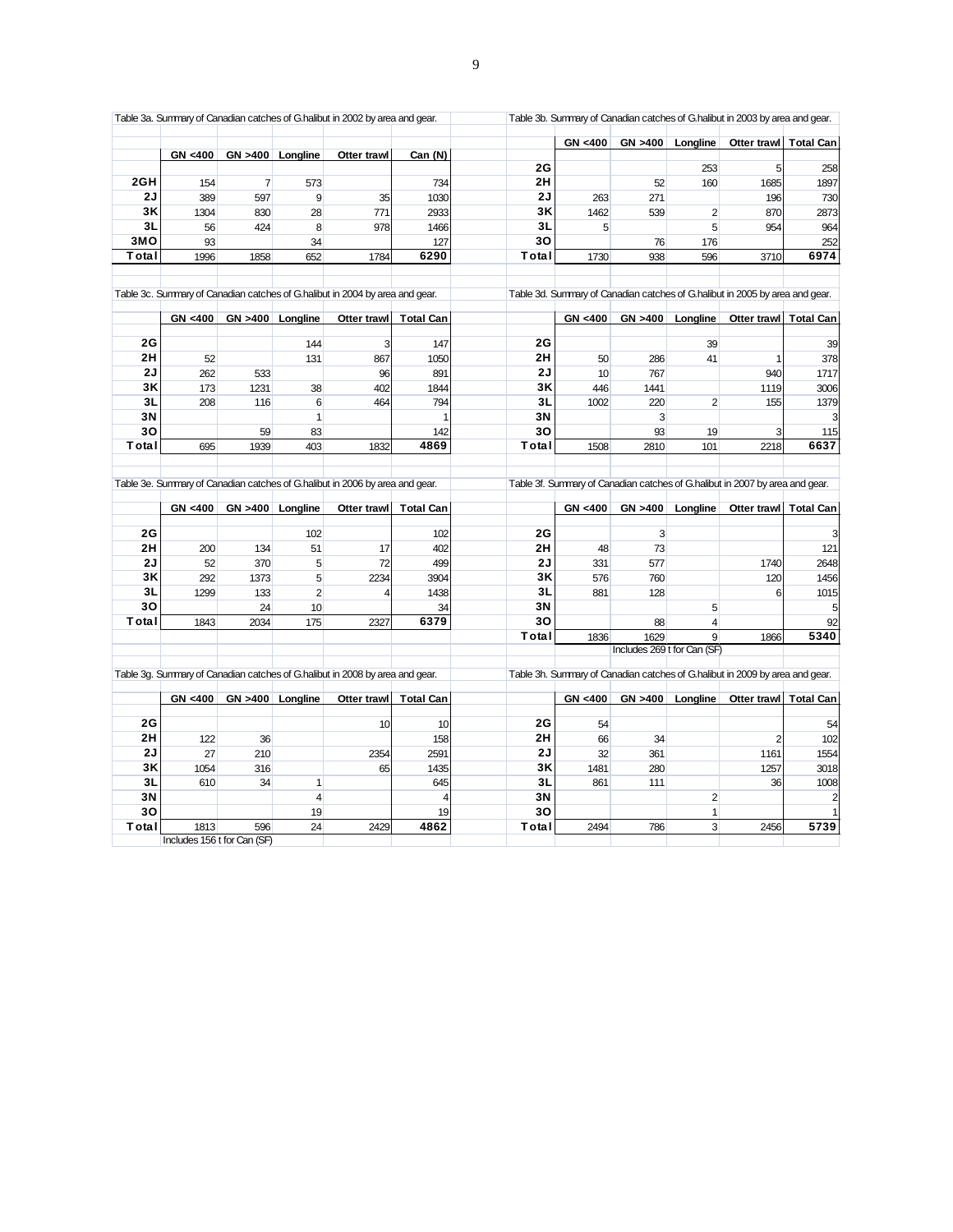|     | Table 4. Breakdown of Canadian catches of G.halibut in SA 2 + Div 3KLMNO in 2009 by area, gear, and month. |              |              |              |                |     |                |      |     |                |     |            |            |                |
|-----|------------------------------------------------------------------------------------------------------------|--------------|--------------|--------------|----------------|-----|----------------|------|-----|----------------|-----|------------|------------|----------------|
|     |                                                                                                            | Jan          | Feb          | <b>Mar</b>   | Apr            | May | Jun            | Jul  | Aug | <b>Sep</b>     | Oct | <b>Nov</b> | <b>Dec</b> | Total          |
|     |                                                                                                            |              |              |              |                |     |                |      |     |                |     |            |            |                |
|     | GN<400 fm                                                                                                  |              |              |              |                |     |                |      | 118 | $\overline{2}$ |     |            |            | 120            |
|     | GN>400 fm                                                                                                  |              |              |              |                |     |                |      | 32  | $\overline{2}$ |     |            |            | 34             |
| 2GH | Otter trawl                                                                                                |              |              |              |                |     | $\overline{2}$ |      |     |                |     |            |            | $\overline{2}$ |
|     | Total                                                                                                      |              |              |              |                |     | $\overline{c}$ |      | 150 | 4              |     |            |            | 156            |
|     | GN<400 fm                                                                                                  |              |              |              |                |     | $\overline{4}$ |      | 12  | 16             |     |            |            | 32             |
| 2J  | GN>400 fm                                                                                                  |              |              |              |                |     | 182            | 179  |     |                |     |            |            | 361            |
|     | <b>Otter Trawl</b>                                                                                         |              |              |              |                | 281 | 314            | 152  | 200 |                |     | 160        | 54         | 1161           |
|     | Total                                                                                                      |              |              |              |                | 281 | 500            | 331  | 212 | 16             |     | 160        | 54         | 1554           |
|     | GN<400 fm                                                                                                  |              |              |              |                |     | 649            | 824  |     | 8              |     |            |            | 1481           |
| 3K  | GN>400 fm                                                                                                  |              |              |              |                |     | 161            | 119  |     |                |     |            |            | 280            |
|     | <b>Otter Trawl</b>                                                                                         |              |              |              |                | 322 | 414            | 457  | 64  |                |     |            |            | 1257           |
|     | Total                                                                                                      |              |              |              |                | 322 | 1224           | 1400 | 64  | 8              |     |            |            | 3018           |
|     | GN<400 fm                                                                                                  |              |              |              |                |     | 51             | 604  | 180 | 26             |     |            |            | 861            |
|     | GN>400 fm                                                                                                  |              |              |              |                |     | 4              | 78   | 29  |                |     |            |            | 111            |
| 3L  | <b>Otter Trawl</b>                                                                                         |              |              |              | 4              | 11  |                |      | 21  |                |     |            |            | 36             |
|     | Total                                                                                                      |              |              |              | $\overline{4}$ | 11  | 55             | 682  | 230 | 26             |     |            |            | 1008           |
|     | Gillnet                                                                                                    |              |              |              |                |     |                |      |     |                |     |            |            |                |
| 3NO | Longline                                                                                                   | 1            | 1            | 1            |                |     |                |      |     |                |     |            |            | 3              |
|     | Total                                                                                                      | $\mathbf{1}$ | $\mathbf{1}$ | $\mathbf{1}$ |                |     |                |      |     |                |     |            |            | 3              |
|     | <b>TOTAL</b>                                                                                               | 1            | 1            | 1            | 4              | 614 | 1781           | 2413 | 656 | 54             |     | 160        | 54         | 5739           |

| Table 4. Breakdown of Canadian catches of G.halibut in SA 2 + Div 3KLMNO in 2009 by area, gear, and month. |  |  |  |  |  |
|------------------------------------------------------------------------------------------------------------|--|--|--|--|--|
|                                                                                                            |  |  |  |  |  |

| Table 5. Catch at age for the Canadian catch of G.halibut in SA 2 + Div. 3KLMNO in 2009. |  |  |  |  |  |  |  |  |  |  |  |  |
|------------------------------------------------------------------------------------------|--|--|--|--|--|--|--|--|--|--|--|--|
| Catch at age in thousands of fish. See text for definition of GN gear types.             |  |  |  |  |  |  |  |  |  |  |  |  |
| Asterisk represents catch of less than 500 fish. SOP is catch number x mean wgt.         |  |  |  |  |  |  |  |  |  |  |  |  |
| Total includes 3t of longline catch, not shown by gear-type in the table                 |  |  |  |  |  |  |  |  |  |  |  |  |
|                                                                                          |  |  |  |  |  |  |  |  |  |  |  |  |

|     |                |                  |                | , out in places of only ight to sale in the content by goal type in the lable |         |             |          |          |
|-----|----------------|------------------|----------------|-------------------------------------------------------------------------------|---------|-------------|----------|----------|
|     |                |                  |                |                                                                               |         | <b>Mean</b> |          |          |
| Age | OT trawl       | <b>GN&lt;400</b> | GN>400         | Total                                                                         | Pct     | $Len$ (cm)  | Wgt (kg) | S.O.P(t) |
| 3   |                |                  |                |                                                                               |         |             |          |          |
| 4   | $\star$        |                  |                | 0.5                                                                           | 0.01    | 32.8        | 0.281    | 0.1      |
| 5   | 16             |                  |                | 16                                                                            | 0.32    | 37.3        | 0.422    | 6.8      |
| 6   | 316            | 32               |                | 355                                                                           | 7.13    | 42.3        | 0.625    | 221.9    |
|     | 1221           | 489              | 119            | 1831                                                                          | 36.76   | 47.5        | 0.903    | 1653.4   |
| 8   | 682            | 1126             | 260            | 2070                                                                          | 41.56   | 51.9        | 1.190    | 2463.3   |
| 9   | 130            | 307              | 77             | 514                                                                           | 10.32   | 57.3        | 1.629    | 837.3    |
| 10  | 29             | 54               | 35             | 118                                                                           | 2.37    | 62.7        | 2.163    | 255.2    |
| 11  | 15             | 10               | 21             | 46                                                                            | 0.92    | 67.0        | 2.681    | 123.3    |
| 12  | 8              | 1                | 7              | 16                                                                            | 0.32    | 72.7        | 3.458    | 55.3     |
| 13  | $\overline{2}$ | $\star$          | 4              | 6                                                                             | 0.12    | 73.9        | 3.648    | 21.9     |
| 14  | 1              | $\star$          | $\overline{c}$ | 3                                                                             | 0.06    | 75.8        | 3.954    | 11.9     |
| 15  | $\overline{2}$ | 1                | $\overline{2}$ | 5                                                                             | 0.10    | 80.8        | 4.840    | 24.2     |
| 16  |                |                  |                | 0.5                                                                           | 0.01    | 85.5        | 5.730    | 2.9      |
| 17  |                |                  | $\star$        | 0.2                                                                           | 0.004   | 82.5        | 5.118    | 1.0      |
| 18  |                |                  |                |                                                                               |         |             |          |          |
| 19  |                |                  |                |                                                                               |         |             |          |          |
|     | 2422           | 2020             | 534            | 4981                                                                          | 100.00% |             |          | 5678     |
|     |                |                  |                |                                                                               |         |             |          |          |
|     |                |                  |                |                                                                               |         |             | Catch    | 5739     |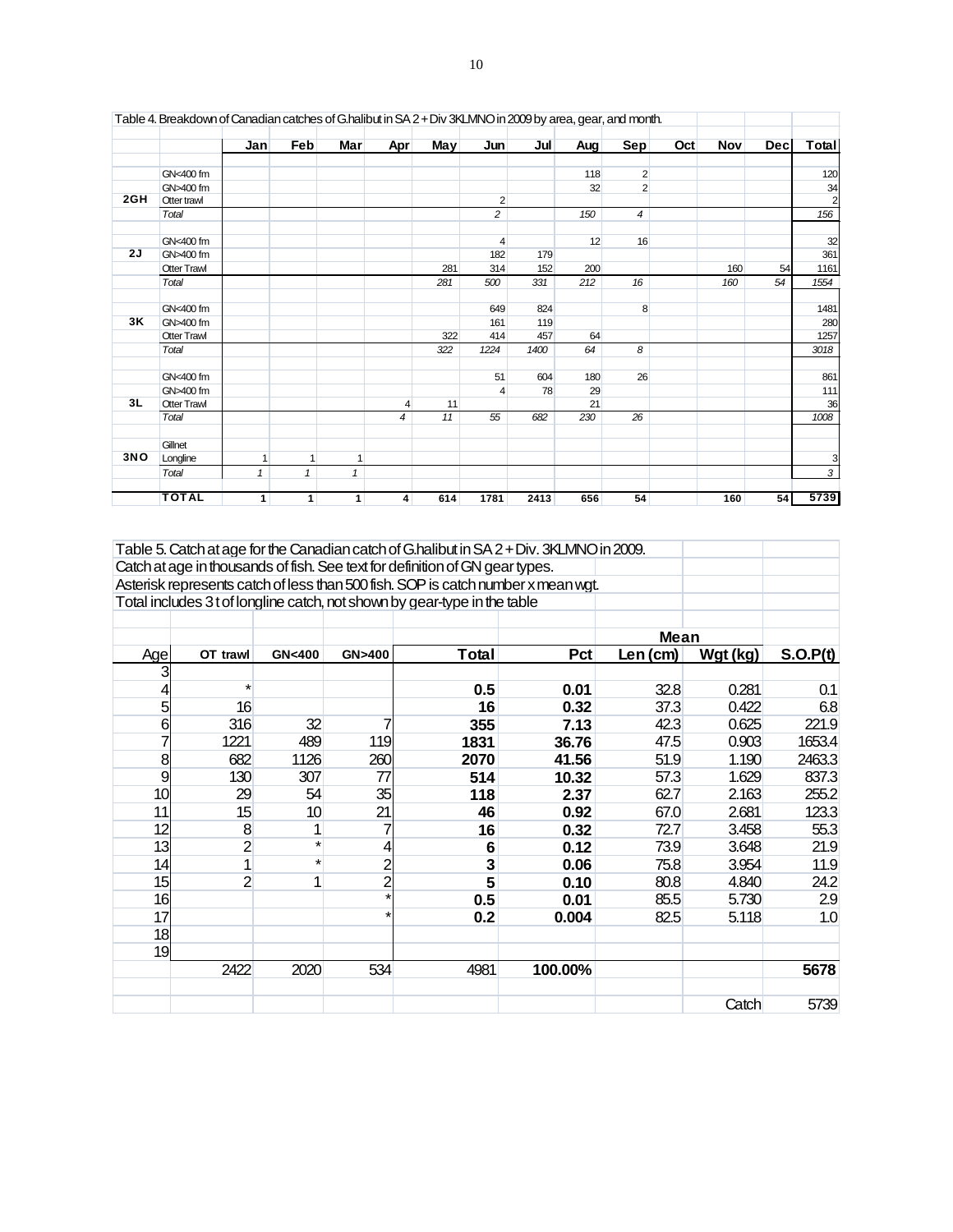Table 6. ANOVA results and regression coefficients from a multiplicative model utilized to derive a standardized CPUE index for Greenland halibut in NAFO Div. 2HJ3KL. Analysis is based on HOURS FISHED from the Canadian ottertrawl fleet (2009 based on preliminary data)

| REGRESSION OF MULTIPLICATIVE MODEL<br>MULTIPLE R 0.823<br>MULTIPLE R SQUARED 0.678            |                |                         |                                         |                       |                |  |  |  |  |
|-----------------------------------------------------------------------------------------------|----------------|-------------------------|-----------------------------------------|-----------------------|----------------|--|--|--|--|
| ----------------------------------<br>ANALYSIS OF VARIANCE<br>------------------------------- |                |                         |                                         |                       |                |  |  |  |  |
| SOURCE OF<br>VARIATION                                                                        | <b>DF</b>      | SUMS OF<br>SQUARES      |                                         | MEAN<br>SQUARE        | <b>F-VALUE</b> |  |  |  |  |
| ---------                                                                                     | $\sim$ $ \sim$ | -------                 |                                         | ------                | -------        |  |  |  |  |
| INTERCEPT                                                                                     |                |                         |                                         | 2.38E2                |                |  |  |  |  |
| REGRESSION                                                                                    |                |                         |                                         | 2.00E0 11.843         |                |  |  |  |  |
| Cntry Gear   TC                                                                               |                | 1.13E1                  |                                         | 1.88E0 11.094         |                |  |  |  |  |
| Month                                                                                         |                |                         |                                         | $2.04E-1$             | 1.205          |  |  |  |  |
| Division                                                                                      |                |                         | 3 3.83E0                                | 1.28E0 7.540          |                |  |  |  |  |
| Year                                                                                          | 33             | 4.16E1                  |                                         | 1.26E0                | 7.458          |  |  |  |  |
| RESIDUALS 298 5.04E1<br><b>TOTAL</b>                                                          | 352            | 3.95E2                  |                                         | $1.69E-1$             |                |  |  |  |  |
|                                                                                               |                |                         |                                         |                       |                |  |  |  |  |
|                                                                                               | --------       |                         | REGRESSION COEFFICIENTS<br>------------ |                       |                |  |  |  |  |
|                                                                                               |                | VAR                     | REG.                                    | STD.                  | NO.            |  |  |  |  |
| CATEGORY                                                                                      | CODE           | #                       | COEF                                    | ERR                   | OBS            |  |  |  |  |
| --------                                                                                      | $\cdots$       | $- - -$                 | $- - - -$                               | $- - -$               | $---$          |  |  |  |  |
| Cntry Gear TC                                                                                 |                |                         |                                         | 3125 INT -1.236 0.308 | 352            |  |  |  |  |
| Month                                                                                         | - 9            |                         |                                         |                       |                |  |  |  |  |
| Division                                                                                      | 22             |                         |                                         |                       |                |  |  |  |  |
| Year                                                                                          | 76             |                         |                                         |                       |                |  |  |  |  |
| 1                                                                                             |                |                         |                                         | 3123 1 -0.341 0.130   | 14             |  |  |  |  |
|                                                                                               | 3124           |                         | $2 - 0.142$                             | 0.200                 | 5              |  |  |  |  |
|                                                                                               | 3126           | $\overline{\mathbf{3}}$ | 0.146                                   | 0.123                 | 16             |  |  |  |  |
|                                                                                               | 3127           |                         |                                         | 0.118                 | 41             |  |  |  |  |
|                                                                                               | 3857           |                         |                                         | 0.152                 | 12             |  |  |  |  |
|                                                                                               | 27125          |                         | 60.131                                  | 0.100                 | 25             |  |  |  |  |
| 2                                                                                             | $\mathbf{1}$   | 7                       | -0.034                                  | 0.142                 | 13             |  |  |  |  |
|                                                                                               | 2              | 8                       | 0.083                                   | 0.147                 | 13             |  |  |  |  |
|                                                                                               | 3              | 9                       | $-0.141$                                | 0.123                 | 23             |  |  |  |  |
|                                                                                               | 4              | 10                      | $-0.055$                                | 0.114                 | 31             |  |  |  |  |
|                                                                                               | 5              | 11                      | 0.114<br>0.097                          | 0.114                 | 28             |  |  |  |  |
|                                                                                               | 6              | 12                      |                                         | 0.102                 | 39             |  |  |  |  |
|                                                                                               | 7              | 13                      | $-0.010$                                | 0.091                 | 54             |  |  |  |  |
|                                                                                               | 8              | 14                      | 0.082                                   | 0.088                 | 52             |  |  |  |  |
|                                                                                               | 10             | 15                      | $-0.166$                                | 0.118                 | 21             |  |  |  |  |
|                                                                                               | 11             | 16                      | $-0.137$                                | 0.134                 | 15             |  |  |  |  |
|                                                                                               | 12             | 17                      | 0.047                                   | 0.123                 | 19             |  |  |  |  |
| 3                                                                                             | 23             | 18                      | $-0.124$                                | 0.085                 | 101            |  |  |  |  |
|                                                                                               | 31             | 19                      |                                         | $-0.358$ $0.089$      | 144            |  |  |  |  |
|                                                                                               | 32             | 20                      | $-0.370$                                | 0.100                 | 62             |  |  |  |  |
| 4                                                                                             | 77             | 21                      | 0.298                                   | 0.348                 | 5              |  |  |  |  |
|                                                                                               | 78             | 22                      | 0.866                                   | 0.335                 | 8              |  |  |  |  |
|                                                                                               | 79             | 23                      | 0.868                                   | 0.382                 | 3              |  |  |  |  |
|                                                                                               | 80             | 24                      | 1.021                                   | 0.321                 | 13             |  |  |  |  |
|                                                                                               | 81             | 25                      | 0.912                                   | 0.323                 | 14             |  |  |  |  |
|                                                                                               | 82             | 26                      | 0.977                                   | 0.328                 | 10             |  |  |  |  |
|                                                                                               | 83             | 27                      | 0.970                                   | 0.315                 | 18             |  |  |  |  |
|                                                                                               | 84             | 28                      | 1.115                                   | 0.321                 | 12             |  |  |  |  |
|                                                                                               | 85             | 29                      | 0.655                                   | 0.320                 | 13             |  |  |  |  |
|                                                                                               | 86             | 30                      | 0.421                                   | 0.336                 | 8              |  |  |  |  |

.

|          |      | VAR | REG.        | STD.  | NO.            |
|----------|------|-----|-------------|-------|----------------|
| CATEGORY | CODE | #   | <b>COEF</b> | ERR   | 0BS            |
|          | 87   | 31  | 0.880       | 0.350 | 5              |
|          | 88   | 32  | 0.094       | 0.364 | 4              |
|          | 89   | 33  | 0.573       | 0.342 | 6              |
|          | 90   | 34  | 0.508       | 0.321 | 12             |
|          | 91   | 35  | 0.154       | 0.316 | 16             |
|          | 92   | 36  | 0.067       | 0.314 | 20             |
|          | 93   | 37  | 0.096       | 0.325 | 15             |
|          | 94   | 38  | 0.274       | 0.364 | 4              |
|          | 95   | 39  | 0.446       | 0.417 | 2              |
|          | 96   | 40  | 0.295       | 0.332 | 8              |
|          | 97   | 41  | 0.629       | 0.337 | $\overline{7}$ |
|          | 98   | 42  | 0.419       | 0.419 | 2              |
|          | 99   | 43  | 0.332       | 0.423 | $\overline{2}$ |
|          | 100  | 44  | 0.505       | 0.330 | 9              |
|          | 101  | 45  | 0.689       | 0.318 | 17             |
|          | 102  | 46  | 0.279       | 0.325 | 11             |
|          | 103  | 47  | 0.195       | 0.309 | 28             |
|          | 104  | 48  | 0.220       | 0.313 | 20             |
|          | 105  | 49  | 0.240       | 0.317 | 23             |
|          | 106  | 50  | 0.763       | 0.338 | 10             |
|          | 107  | 51  | 1.116       | 0.347 | 8              |
|          | 108  | 52  | 1.459       | 0.357 | 6              |
|          | 109  | 53  | 1.211       | 0.333 | 11             |
|          |      |     |             |       |                |

|  | LEGEND FOR ANOVA RESULTS: |  |  |
|--|---------------------------|--|--|
|--|---------------------------|--|--|

|                  |                    | CGT CODES: All are Stern Trawlers |                 |  |  |  |
|------------------|--------------------|-----------------------------------|-----------------|--|--|--|
|                  | $3123 = Can(NFLD)$ | Otter Trawl                       | TC 3            |  |  |  |
| $3124 =$         | $\mathbf{u}$       | $\mathbf{u}$                      | <b>TC 4</b>     |  |  |  |
| $3125 =$         | $\mathbf{u}$       | $\mathbf{u}$                      | TC <sub>5</sub> |  |  |  |
| $3126 =$         | $\mathbf{u}$       | $\mathbf{u}$                      | TC <sub>6</sub> |  |  |  |
| $3127 =$         | $\mathbf{u}$       | $\mathbf{u}$                      | TC <sub>7</sub> |  |  |  |
| $3857 =$         | $\mathbf{u}$       | Twin Otter Trawl TC 7             |                 |  |  |  |
| $27125 = Can(M)$ |                    | Otter Trawl TC 5                  |                 |  |  |  |
| DIVISION CODES:  |                    |                                   |                 |  |  |  |

 $22 = 2H$ ,  $23 = 2J$ ,  $31 = 3K$ ,  $32 = 3L$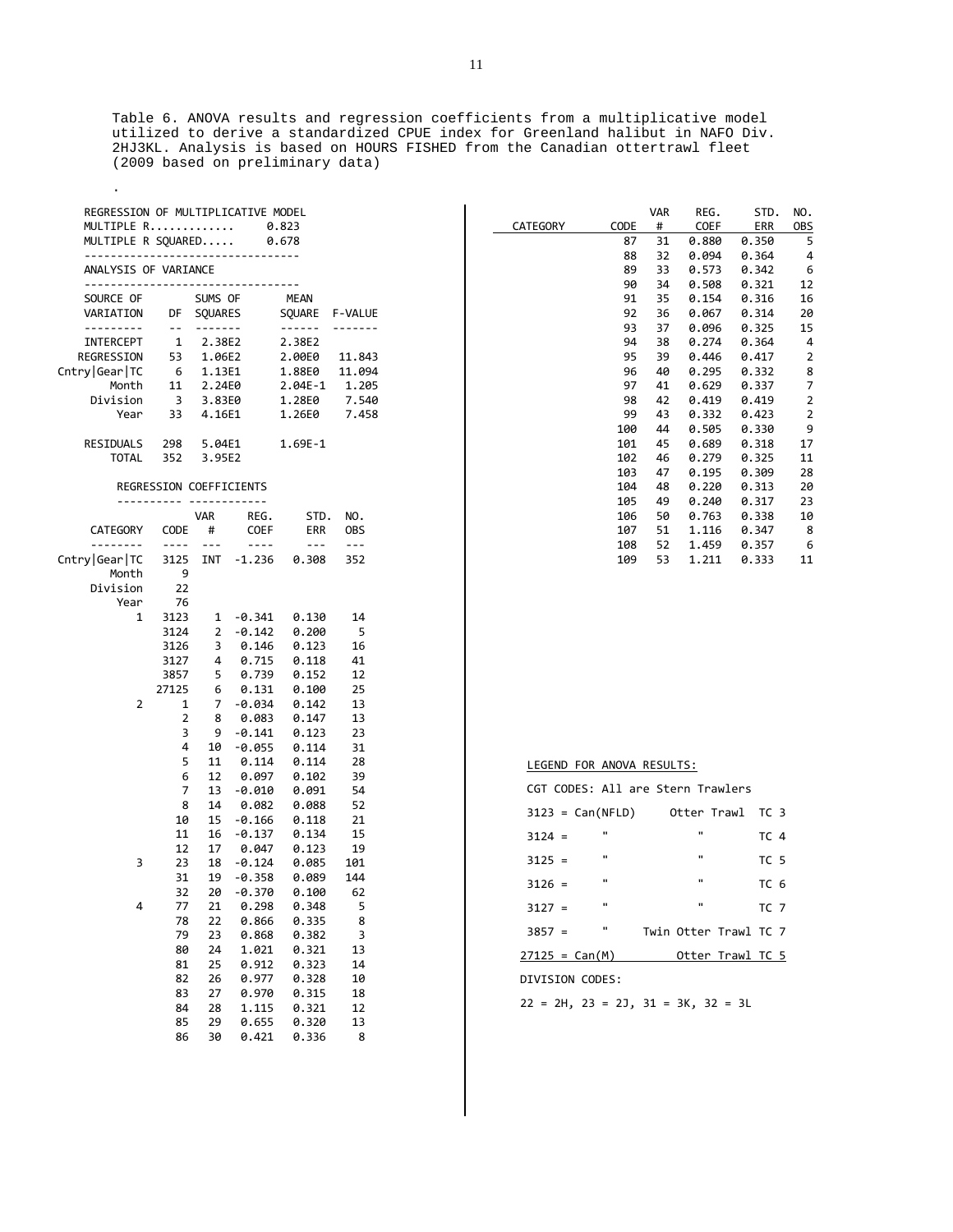Table 7. Standardized CPUE for Greenland halibut in NAFO 2HJ3KL based on a multiplicative model based utilizing HOURS FISHED as a measure of effort. Results are from the CANADIAN OTTERTRAWL fleet (2009 based on preliminary data).

## PREDICTED CATCH RATE

|             |             | LN TRANSFORM |             | RETRANSFORMED |              |        | % OF CATCH IN |
|-------------|-------------|--------------|-------------|---------------|--------------|--------|---------------|
| <b>YEAR</b> | <b>MEAN</b> | S.E.         | <b>MEAN</b> | S.E.          | <b>CATCH</b> | EFFORT | THIS ANALYSIS |
| $- - - -$   | $- - - -$   | $- - - -$    | $- - - -$   | $- - - -$     | $- - - - -$  |        |               |
| 1976        | $-1.2364$   | 0.0946       | 0.302       | 0.091         | 767          | 2544   | 9.5           |
| 1977        | $-0.9385$   | 0.0448       | 0.416       | 0.087         | 2866         | 6882   | 20.9          |
| 1978        | $-0.3701$   | 0.0332       | 0.739       | 0.134         | 3951         | 5343   | 30.0          |
| 1979        | $-0.3681$   | 0.0707       | 0.727       | 0.190         | 5183         | 7128   | 35.4          |
| 1980        | $-0.2151$   | 0.0255       | 0.867       | 0.138         | 3946         | 4553   | 42.9          |
| 1981        | $-0.3240$   | 0.0241       | 0.778       | 0.120         | 6155         | 7913   | 59.2          |
| 1982        | $-0.2592$   | 0.0228       | 0.831       | 0.125         | 8143         | 9805   | 73.4          |
| 1983        | $-0.2668$   | 0.0175       | 0.826       | 0.109         | 7085         | 8573   | 87.4          |
| 1984        | $-0.1211$   | 0.0197       | 0.955       | 0.134         | 6070         | 6357   | 90.4          |
| 1985        | $-0.5816$   | 0.0199       | 0.603       | 0.085         | 4847         | 8045   | 91.2          |
| 1986        | $-0.8155$   | 0.0293       | 0.475       | 0.081         | 1896         | 3995   | 74.6          |
| 1987        | $-0.3567$   | 0.0428       | 0.746       | 0.153         | 2465         | 3305   | 85.6          |
| 1988        | $-1.1422$   | 0.0543       | 0.338       | 0.078         | 629          | 1861   | 38.8          |
| 1989        | $-0.6633$   | 0.0380       | 0.550       | 0.106         | 988          | 1796   | 21.2          |
| 1990        | $-0.7287$   | 0.0229       | 0.519       | 0.078         | 2402         | 4626   | 75.9          |
| 1991        | $-1.0829$   | 0.0220       | 0.365       | 0.054         | 3254         | 8926   | 70.0          |
| 1992        | $-1.1699$   | 0.0190       | 0.335       | 0.046         | 2502         | 7475   | 50.2          |
| 1993        | $-1.1405$   | 0.0274       | 0.343       | 0.057         | 1034         | 3013   | 87.7          |
| 1994        | $-0.9628$   | 0.0538       | 0.405       | 0.093         | 575          | 1421   | 96.5          |
| 1995        | $-0.7903$   | 0.0945       | 0.471       | 0.142         | 632          | 1342   | 56.2          |
| 1996        | $-0.9415$   | 0.0311       | 0.418       | 0.073         | 1043         | 2495   | 81.0          |
| 1997        | $-0.6076$   | 0.0350       | 0.583       | 0.108         | 1017         | 1746   | 94.7          |
| 1998        | $-0.8172$   | 0.0966       | 0.458       | 0.139         | 46           | 100    | 63.0          |
| 1999        | $-0.9041$   | 0.0994       | 0.419       | 0.129         | 81           | 193    | 81.5          |
| 2000        | $-0.7319$   | 0.0302       | 0.516       | 0.089         | 1285         | 2492   | 99.3          |
| 2001        | $-0.5472$   | 0.0223       | 0.623       | 0.093         | 1833         | 2943   | 99.2          |
| 2002        | $-0.9571$   | 0.0266       | 0.412       | 0.067         | 1784         | 4325   | 98.7          |
| 2003        | $-1.0418$   | 0.0136       | 0.381       | 0.044         | 3710         | 9726   | 89.9          |
| 2004        | $-1.0163$   | 0.0169       | 0.391       | 0.051         | 1832         | 4689   | 98.5          |
| 2005        | $-0.9965$   | 0.0250       | 0.397       | 0.062         | 2218         | 5589   | 98.1          |
| 2006        | $-0.4733$   | 0.0369       | 0.666       | 0.127         | 2356         | 3539   | 94.8          |
| 2007        | $-0.1200$   | 0.0456       | 0.944       | 0.200         | 1866         | 1977   | 99.7          |
| 2008        | 0.2230      | 0.0525       | 1.325       | 0.300         | 2430         | 1834   | 93.0          |
| 2009        | $-0.0254$   | 0.0358       | 1.042       | 0.196         | 2456         | 2356   | 98.4          |

AVERAGE C.V. FOR THE RETRANSFORMED MEAN: 0.189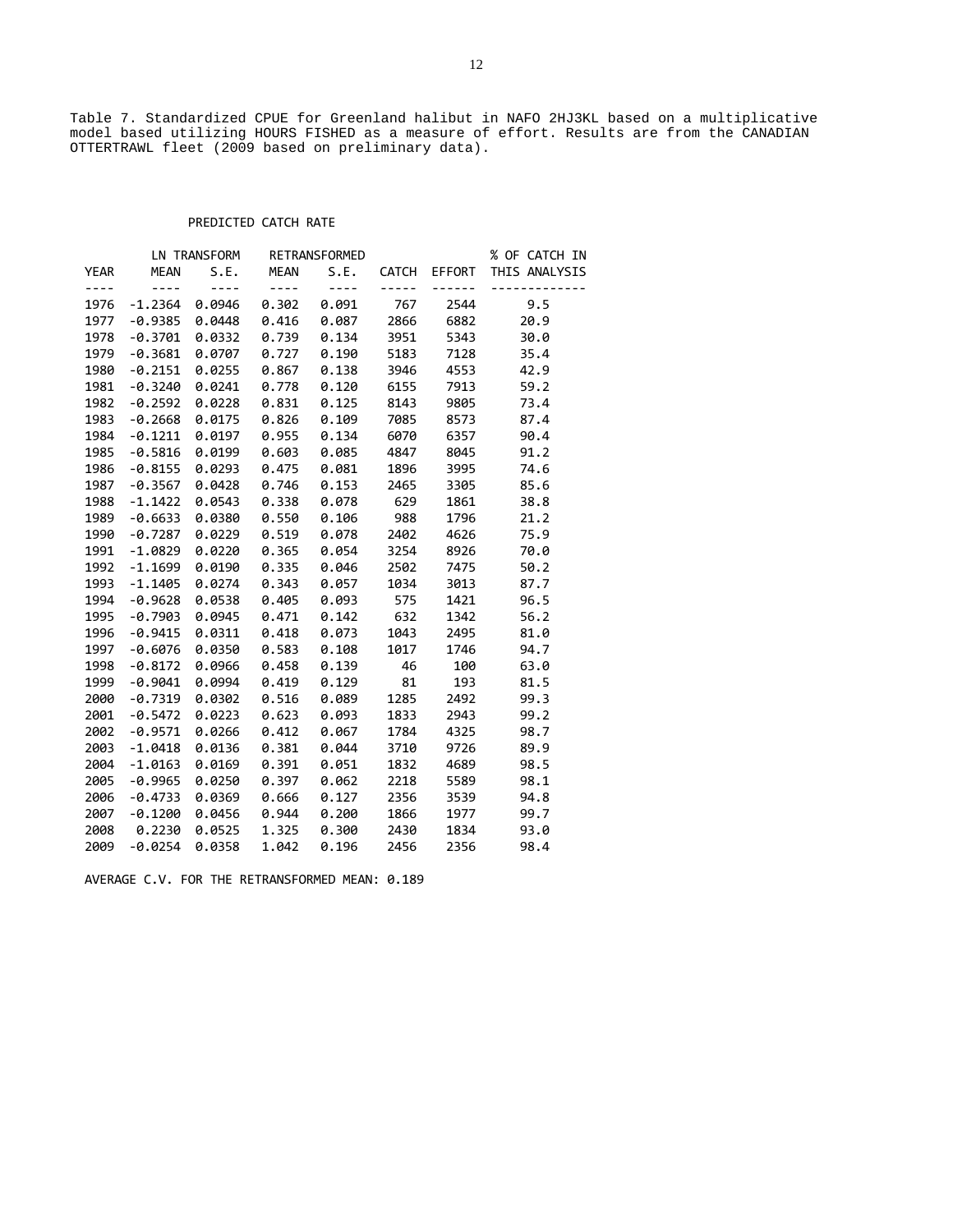

Fig.1. Distribution of Can(N) Greenland halibut catch (tons) from the 2006 and 2007 fisheries. Represented is catch from directed fisheries and by-catch from other fisheries aggregated by 10-minute square for all gears from Div. 2G to Div. 3O where position was recorded on the logbook. Also shown is the area in Div. 3K closed to GILLNETs since early 2002 due to snow crab bycatch. 1. I

ghl20 0 6 +7 zif cat 2 g3 oLan d. ACN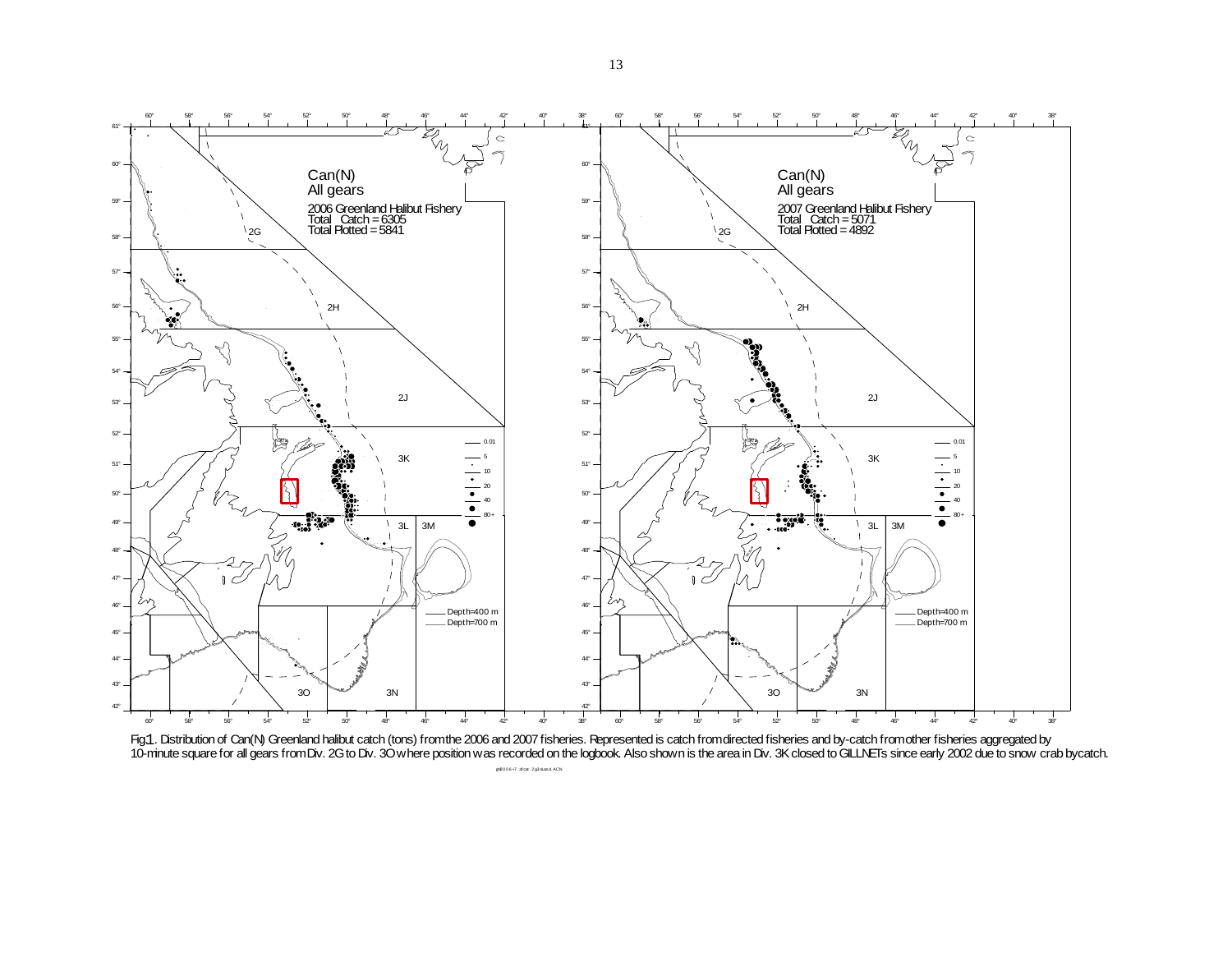



ghl2 008 +9 zif cat 2 g3 oLand. ACN

<sup>14</sup>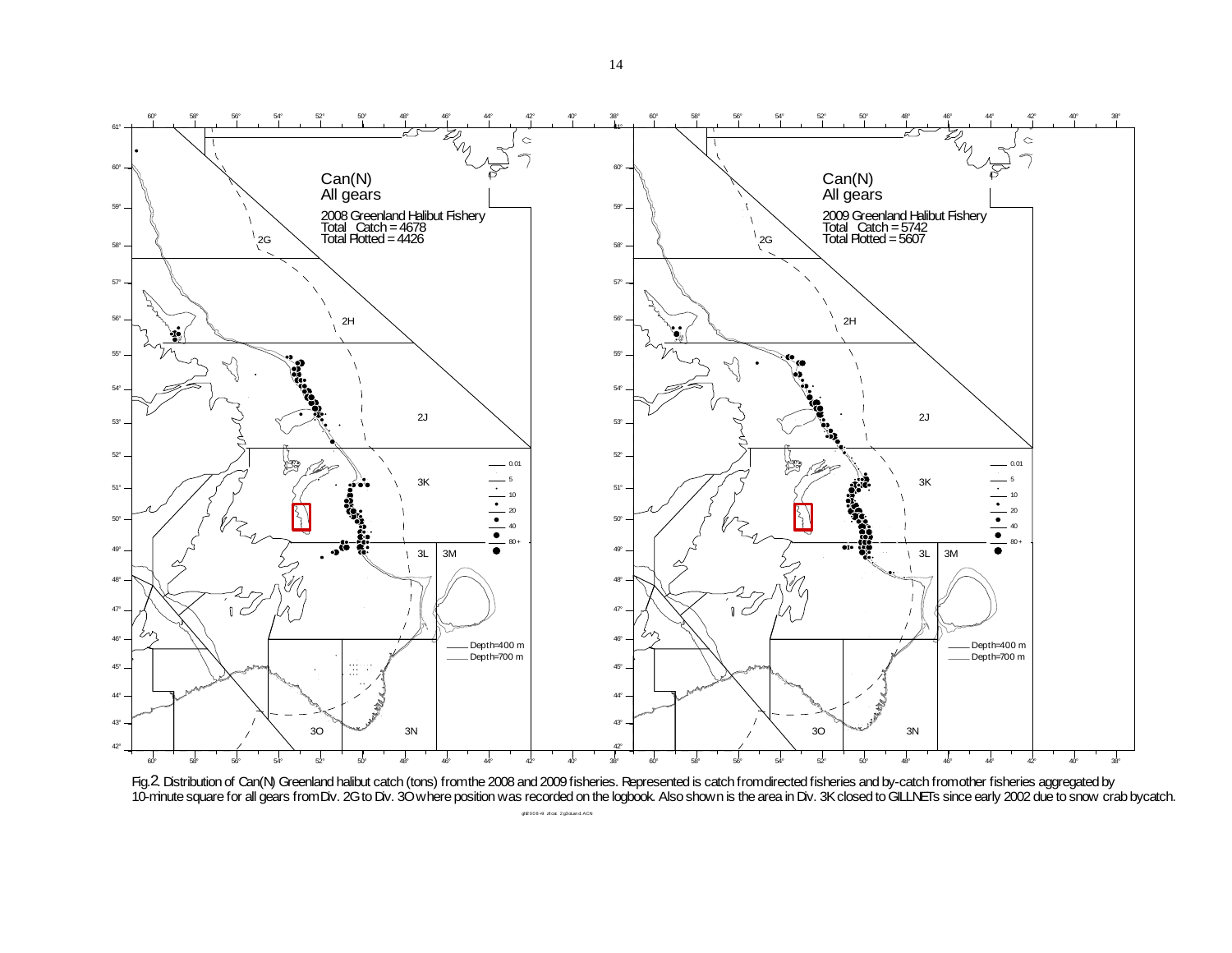

Fig. 3 Distribution of Can(N) Greenland halibut catch (tons) from the 2009 commercial fishery. Represented is LONGLINE, GILLNET (<400 fathoms and >400 fathoms) and OTTER TRAWL from both directed and by-catch fisheries. Data are aggregated by 10-minute square where position information exists. Note the closed area for GILLNETs in Div. 3K due to crab bycatch. 3

ghl2 0 0 9 zif cat bygear. ACN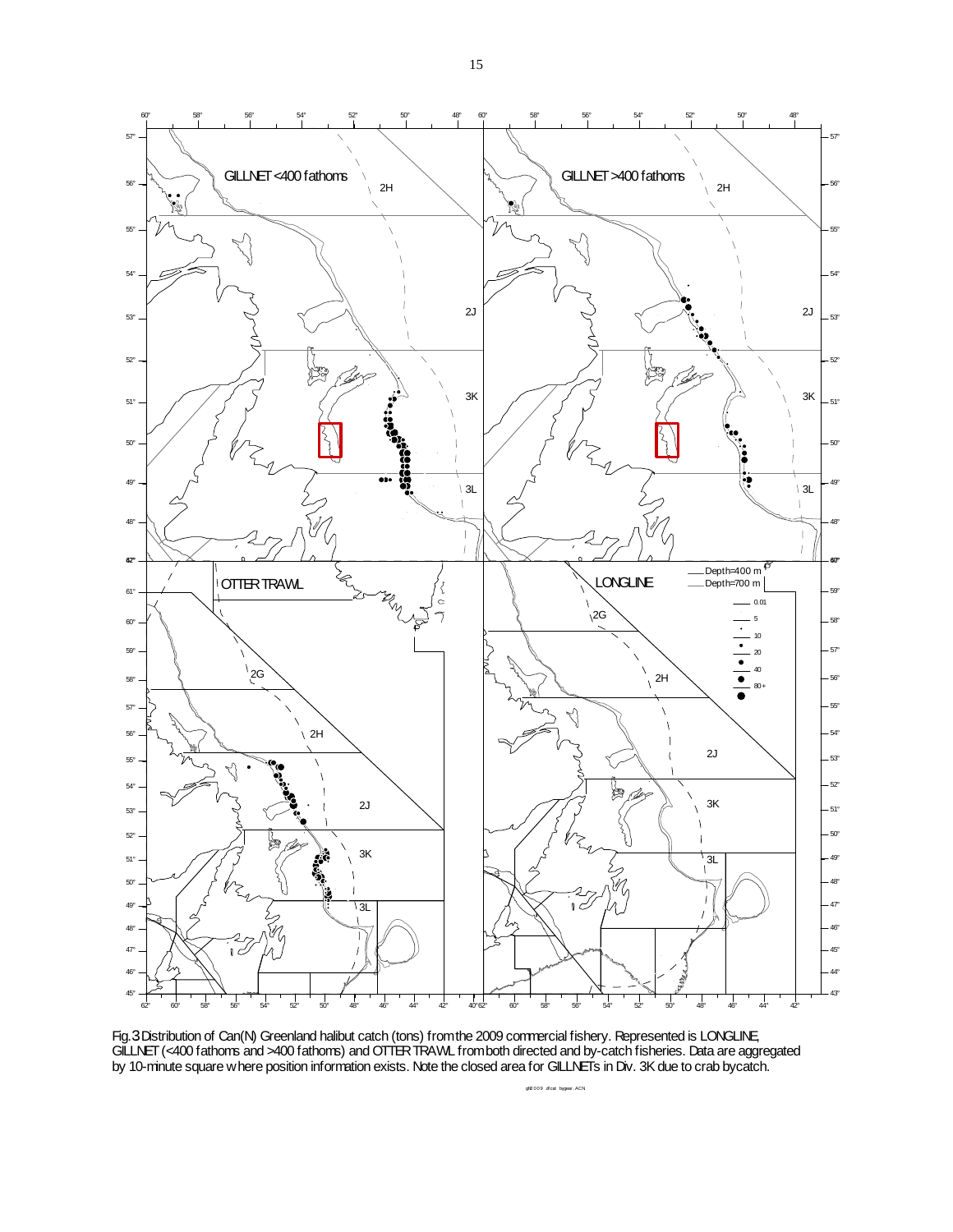

Fig. 4. Distribution of Can(N) Greenland halibut catch (tons) from the 2009 commercial fishery. Represented is GILLNET (<400 fathoms) for various months from both directed fisheries and by-catch fisheries. Data are aggregated by 10-minute square where position information exists. Note the closed area for GILLNETs in Div. 3K due to crab bycatch. 4. I

ghl2 0 0 9 zif cat GNLE4 0 0 . ACN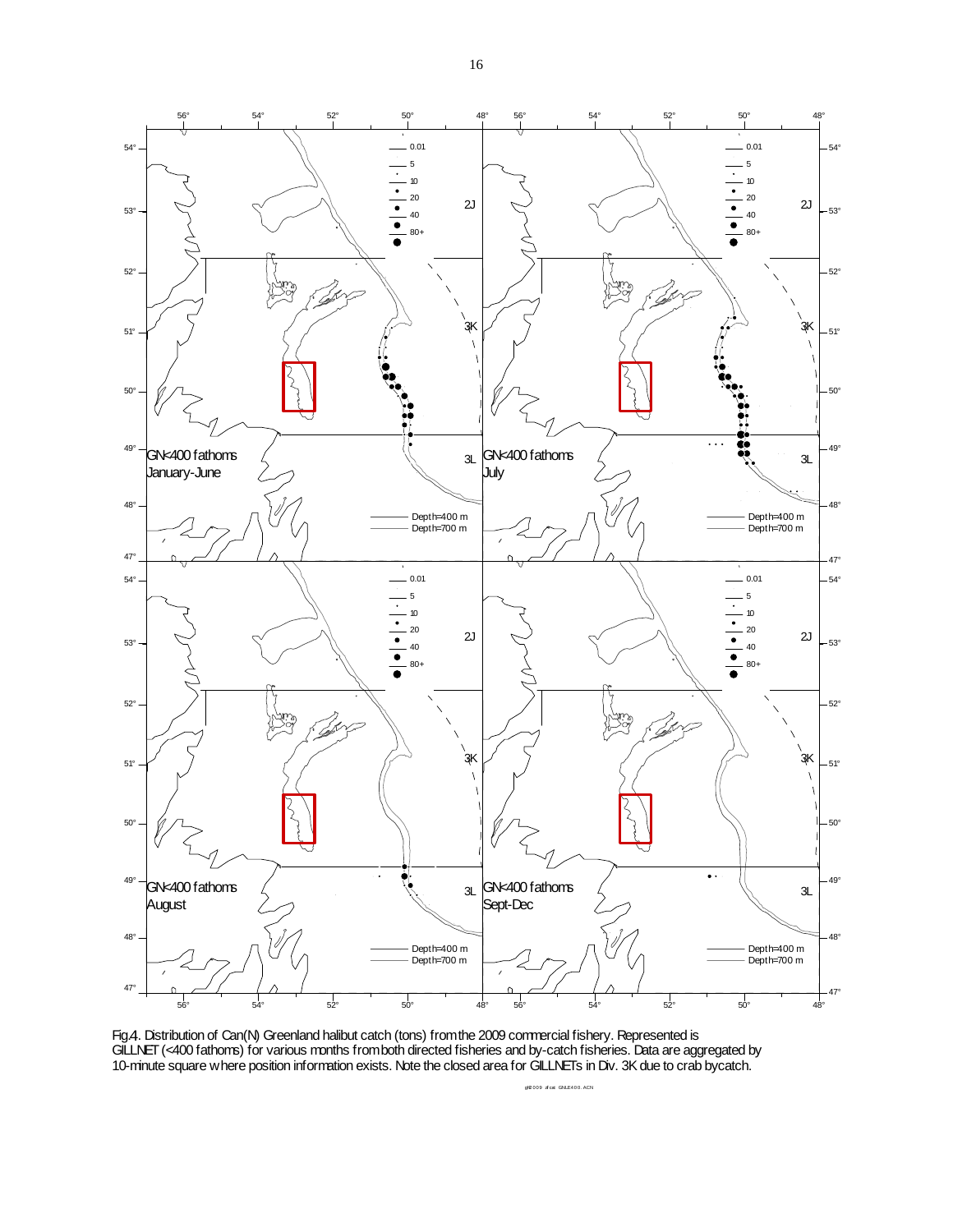

Fig. . Distribution of Can(N) Greenland halibut catch (tons) from the 2009 commercial fishery. Represented is GILLNET (>400 fathoms) for various months from both directed fisheries and by-catch fisheries. Data are aggregated by 10-minute square where position information exists. Note the closed area for GILLNETs in Div. 3K due to crab bycatch.  $5.1$ 

ghl2 0 0 9 zif cat GNGT4 0 0 . ACN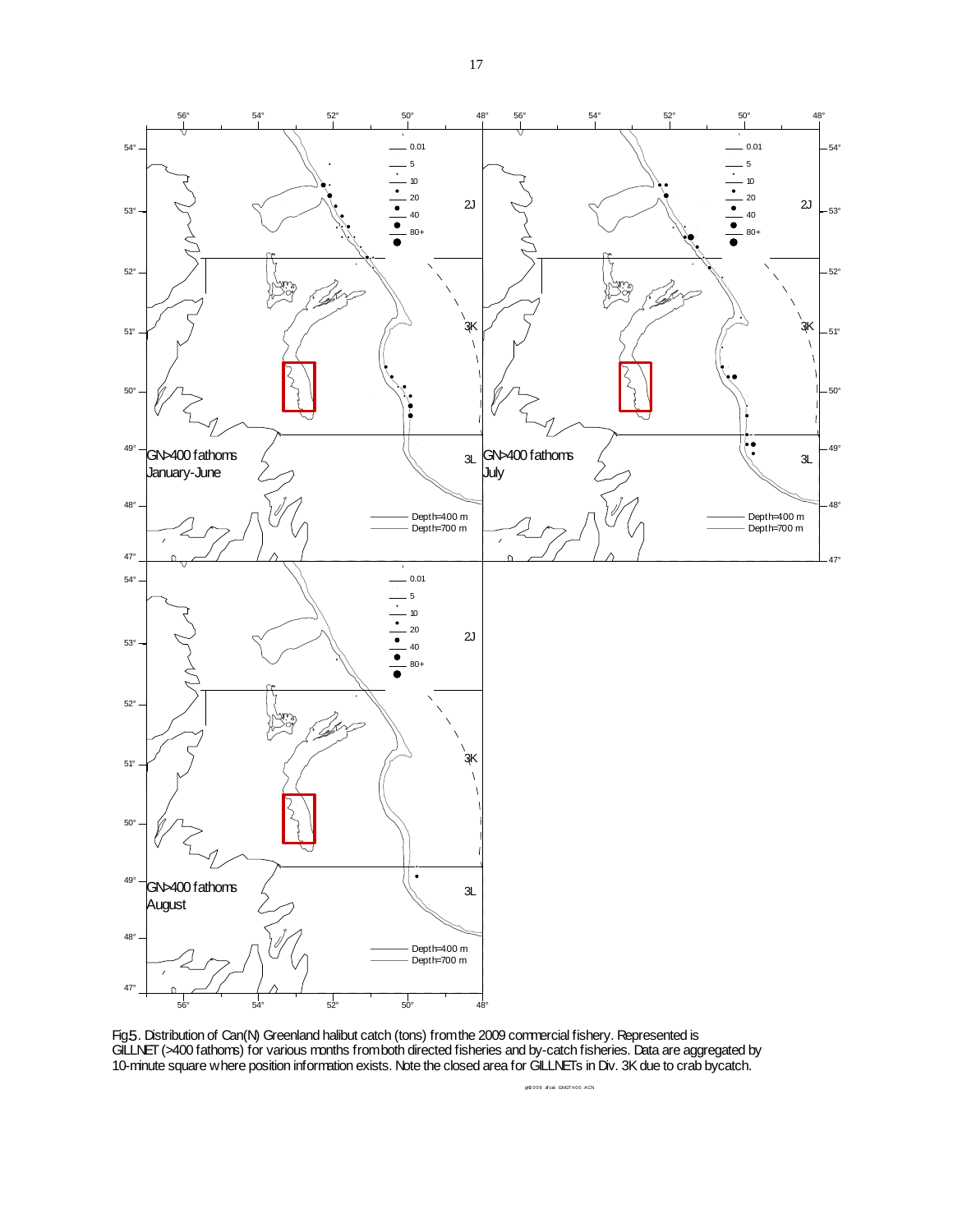

Fig.6. Distribution of Can(N) Greenland halibut catch (tons) from the 2009 commercial fishery. Represented is OTTER TRAWL catch for various months from directed fisheries and by-catch from other fisheries. The data are aggregated by 10-minute square for Div. 2J3KL where position was recorded on the logbook. б. I

ghl2 0 0 9 zif cat OT. ACN